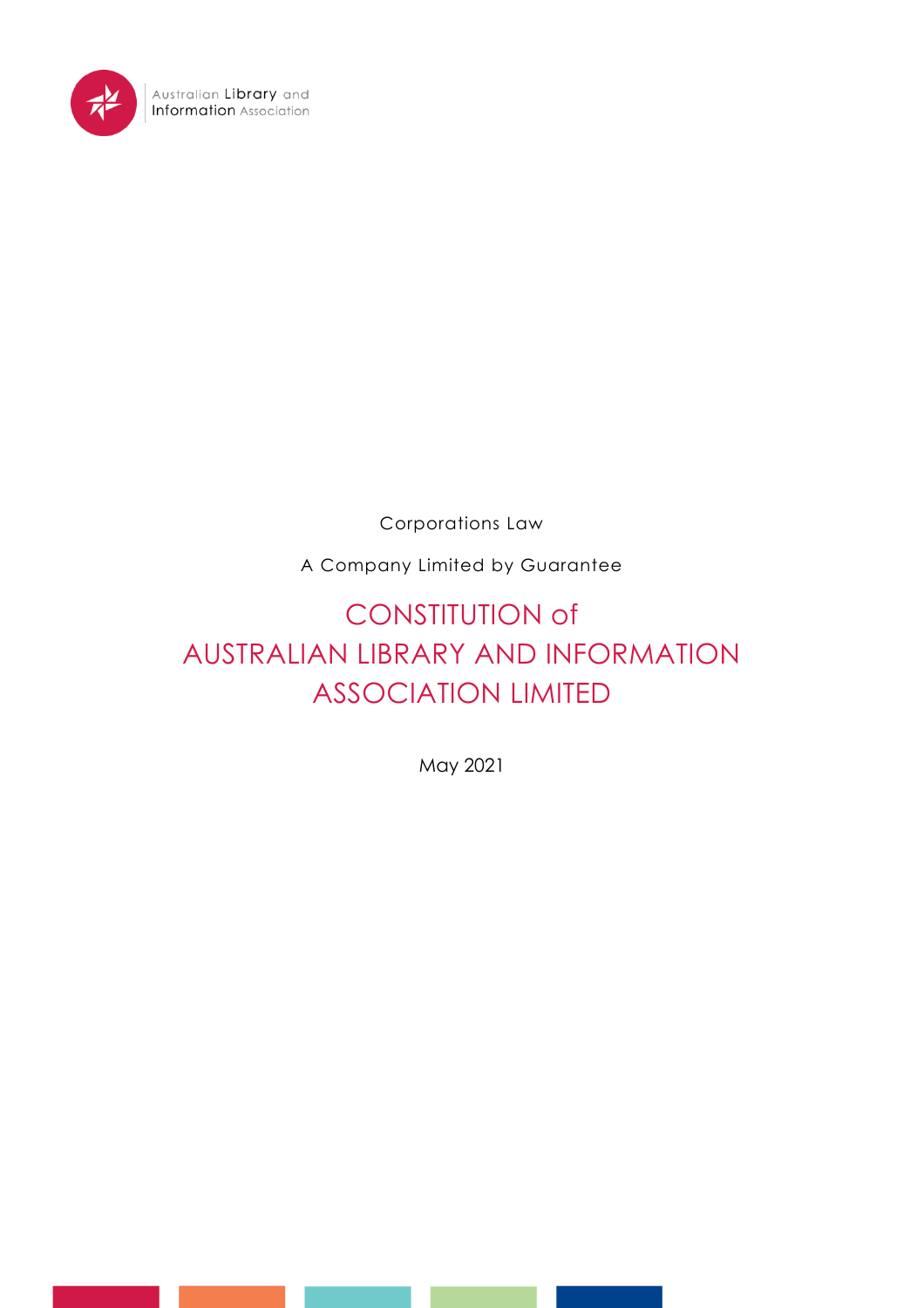

# **CONTENTS**

| 1. |               | <b>DEFINITIONS AND INTERPRETATION</b>              | 5              |
|----|---------------|----------------------------------------------------|----------------|
|    | 1.1           | Definitions                                        | 5              |
|    | 1.2           | Interpretation: meaning of certain words           | 5              |
|    | 1.3           | Interpretation: repeal and replacement of statutes | 6              |
| 2. |               | <b>EXCLUSION OF REPLACEABLE RULES</b>              | 6              |
| 3. | PURPOSES ETC. |                                                    |                |
|    | 3.1           | The Association                                    | 6              |
|    | 3.2           | Objects                                            | 6              |
|    | 3.3           | Powers                                             | 6              |
| 4. |               | <b>INCOME AND PROPERTY</b>                         | 7              |
| 5. |               | ORGANISATION CONTROL AND POLICY                    | 7              |
|    | 5.1           | Control with the Board                             | 7              |
| 6. |               | <b>ESTABLISHMENT OF DIVISIONS</b>                  | $\overline{ }$ |
| 7. | MEMBERSHIP    |                                                    | 7              |
|    | 7.1           | Numbers                                            | 7              |
|    | 7.2           | Categories of Membership                           | 7              |
|    | 7.3           | Membership - Eligibility                           | 8              |
|    | 7.4           | Admission to Membership                            | 8              |
|    | 7.5           | Membership Fees                                    | 8              |
|    | 7.6           | Termination of Membership                          | 9              |
|    | 7.7           | Rejection of Applications                          | 9              |
|    | 7.8           | Limited Liability of Members                       | 9              |
|    | 7.9           | Contribution by Members                            | 9              |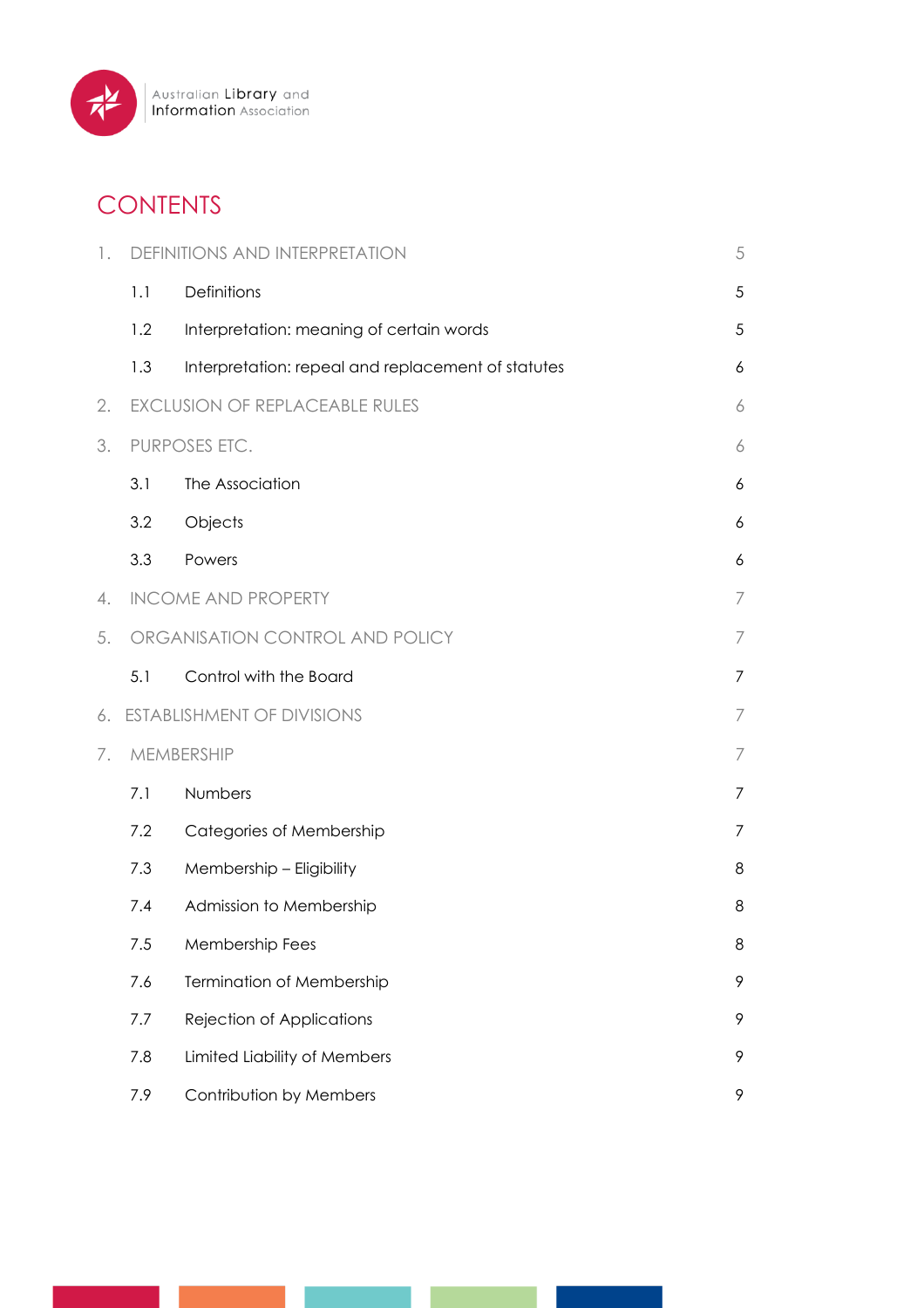

| 8. |      | <b>PROXIES AND REPRESENTATIVES</b>                                  | 9       |
|----|------|---------------------------------------------------------------------|---------|
|    | 8.1  | Appointment of Proxies                                              | 9       |
|    | 8.2  | Instrument appointing Proxies                                       | 10      |
|    | 8.3  | Appointment of Representative by a Corporation                      | 10      |
|    | 8.4  | Proof of Appointment or Revocation of Appointment of Representative | 10      |
| 9. |      | <b>CONDITIONS OF MEMBERSHIP</b>                                     | $  \  $ |
|    | 9.1  | Members Bound                                                       | 11      |
|    | 9.2  | Suspension                                                          | 11      |
|    | 9.3  | Resignation                                                         | 11      |
|    | 9.4  | <b>Bankruptcy of Members</b>                                        | 11      |
|    | 9.5  | Complaints                                                          | 11      |
|    |      | 10. GENERAL MEETINGS                                                | $  \  $ |
|    | 10.1 | Annual General Meeting                                              | 11      |
|    | 10.2 | <b>General Meeting</b>                                              | 11      |
|    | 10.3 | <b>Convening Meetings</b>                                           | 11      |
|    | 10.4 | Notice of Meetings                                                  | 12      |
|    | 10.5 | Contents of Notice                                                  | 12      |
|    | 10.6 | Failure to Give Notice                                              | 12      |
|    |      | 11. PROCEEDINGS AT GENERAL MEETINGS                                 | 12      |
|    | 11.1 | Quorum                                                              | 12      |
|    | 11.2 | If Quorum Absent                                                    | 12      |
|    | 11.3 | Chair                                                               | 13      |
|    | 11.4 | Adjournment of Meeting                                              | 13      |
|    | 11.5 | <b>Voting Members</b>                                               | 13      |
|    | 11.6 | Use of Technology                                                   | 13      |
|    | 11.7 | Voting: Show of Hands or Poll                                       | 14      |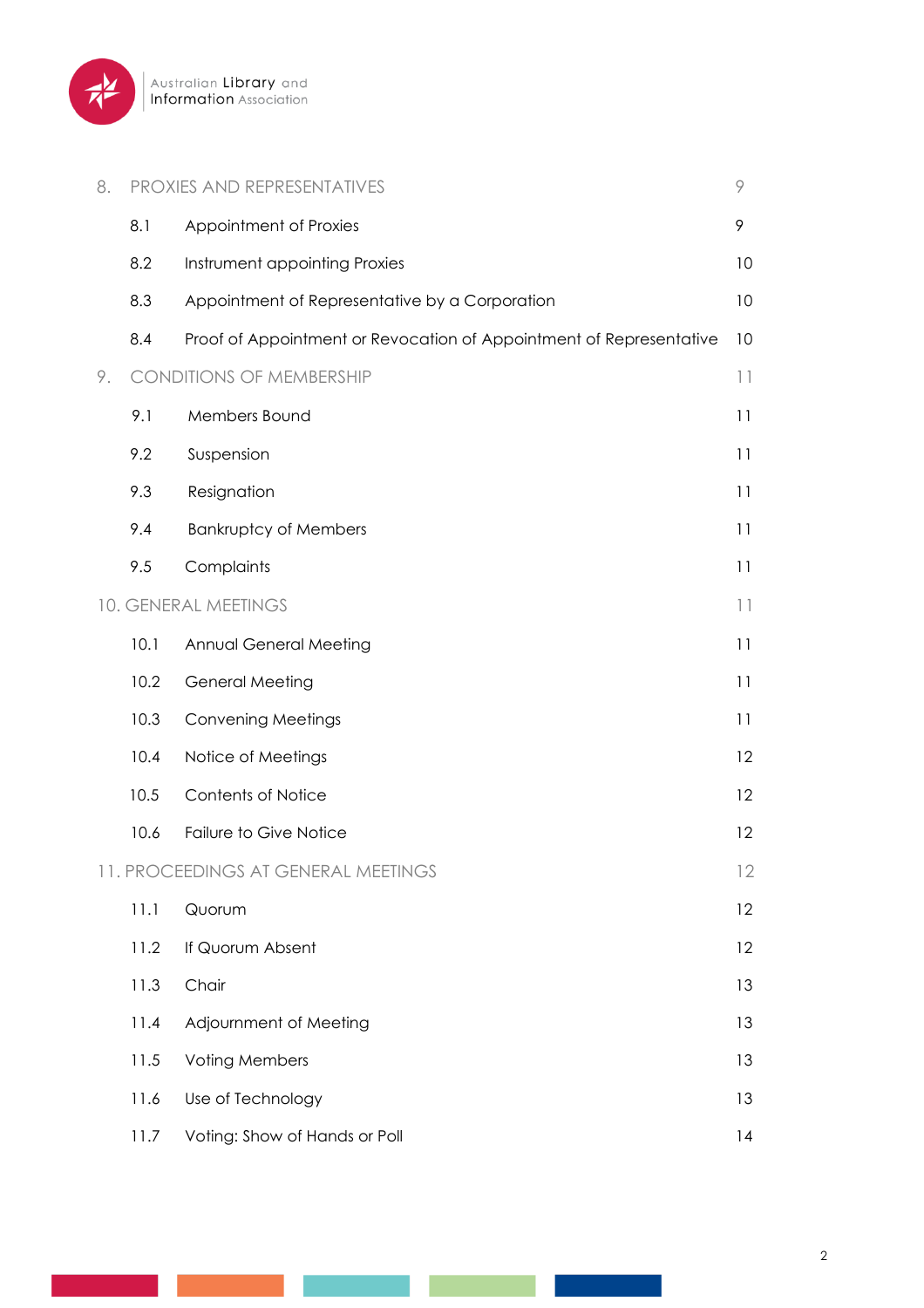

| 11.8      | Poll                                                                | 4  |
|-----------|---------------------------------------------------------------------|----|
| 11.9      | Procedure for a Poll                                                | 14 |
| 11.10     | Appointment of Returning Officers                                   | 14 |
| 11.11     | A Poll may be Withdrawn                                             | 14 |
| 11.12     | Determination of Votes                                              | 4  |
| 11.13     | Casting Vote of Chair                                               | 14 |
| 11.14     | Voting                                                              | 15 |
| 11.15     | Vote by Proxy Valid Notwithstanding Intervening Death or Revocation | 15 |
| 11.16     | No Vote If Membership Fee Unpaid                                    | 15 |
| 12. BOARD |                                                                     | 15 |
| 12.1      | Composition of Board                                                | 15 |
| 12.2      | <b>Directors</b>                                                    | 15 |
| 12.3      | <b>Operational Provisions</b>                                       | 15 |
| 12.4      | <b>Rotation of Directors</b>                                        | 16 |
| 12.5      | <b>Election of Directors</b>                                        | 16 |
|           | 13. POWERS AND DUTIES OF DIRECTORS                                  | 16 |
| 13.1      | <b>Functions of Board</b>                                           | 16 |
| 13.2      | Appointment of Attorneys                                            | 17 |
| 13.3      | <b>Bills of Exchange</b>                                            | 17 |
|           | 14. PROCEEDINGS OF DIRECTORS                                        | 17 |
| 14.1      | <b>Meetings of Directors</b>                                        | 17 |
| 14.2      | Voting                                                              | 17 |
| 14.3      | Quorum                                                              | 18 |
| 14.4      | Reduction in Number of Directors                                    | 18 |
| 14.5      | Chair at Meetings of Board                                          | 18 |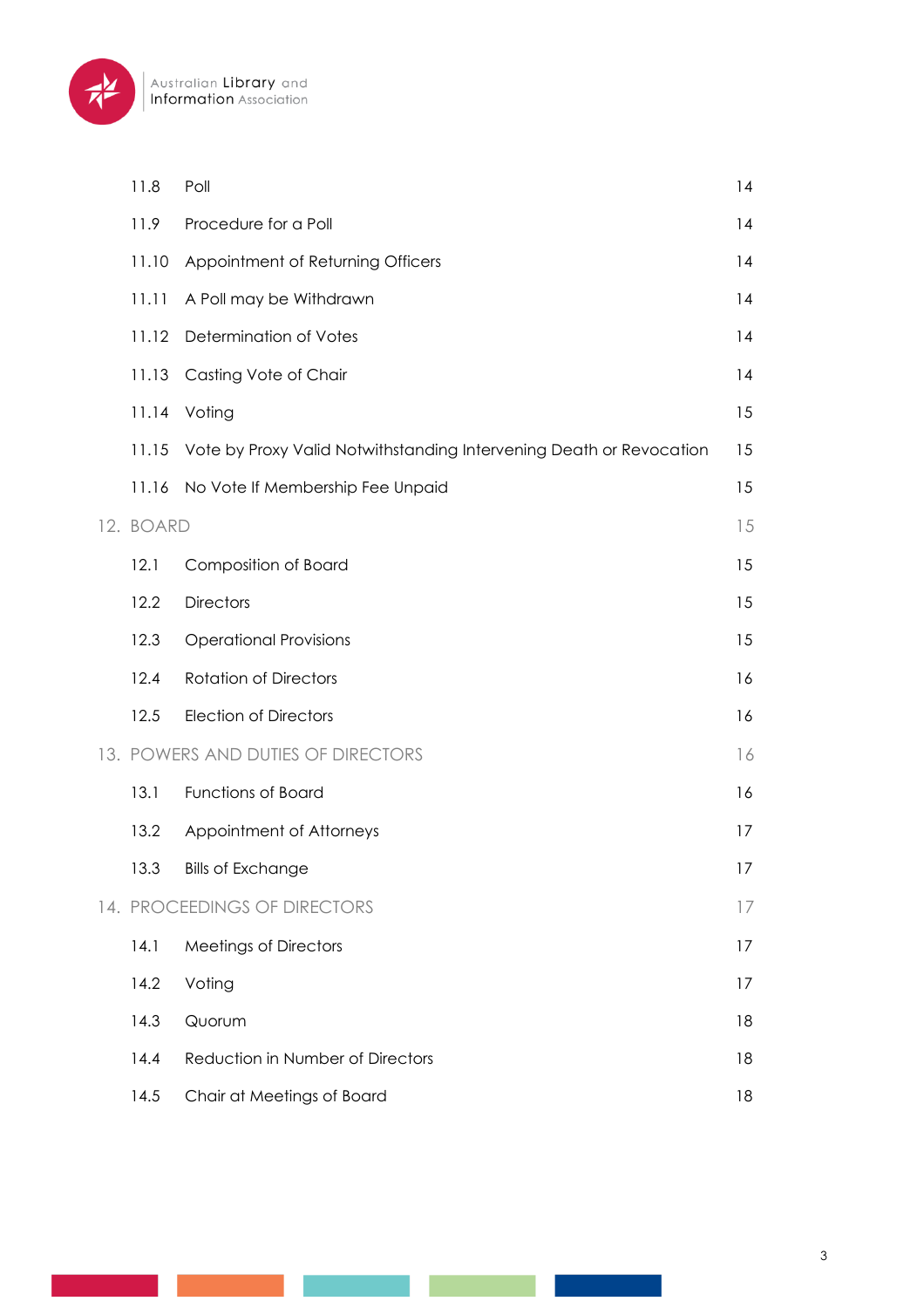

| 15. COMMITTEES                                     | 18                                          |    |
|----------------------------------------------------|---------------------------------------------|----|
| 15.1                                               | Committee                                   | 18 |
| 15.2                                               | Chair of Committee                          | 18 |
| 15.3                                               | Voting at Meetings of Committee             | 18 |
|                                                    | 16. VALIDITY OF ACTIONS AND RESOLUTIONS     | 19 |
| 16.1                                               | Defect in Appointment                       | 19 |
| 16.2                                               | Resolutions in Writing                      | 19 |
| 17. MINUTES                                        |                                             | 19 |
|                                                    | 18. REGISTER OF MEMBERS                     | 19 |
|                                                    | 19. COMPANY SECRETARY AND HONORARY OFFICERS | 19 |
| 19.1                                               | <b>Company Secretary</b>                    | 19 |
| 19.2                                               | <b>Honorary Officers</b>                    | 20 |
| 20. SEAL                                           |                                             | 20 |
| 21. ACCOUNTS                                       |                                             | 20 |
|                                                    | 22. FINANCIAL YEAR                          | 20 |
| 23. AUDIT                                          |                                             |    |
| 24. NOTICES                                        |                                             | 20 |
| 24.1                                               | General                                     | 20 |
| 24.2                                               | Notices of General Meeting                  | 21 |
| 24.3                                               | <b>Entitlement to Notices</b>               | 21 |
| 25. INDEMNITY                                      |                                             | 21 |
|                                                    | 26. WINDING-UP                              | 21 |
| 27. ALTERATIONS TO CONSTITUTION<br>21              |                                             |    |
| 28. DECISIONS ON THE MEANING OF CONSTITUTION<br>21 |                                             |    |
| 29. BY-LAWS<br>22                                  |                                             |    |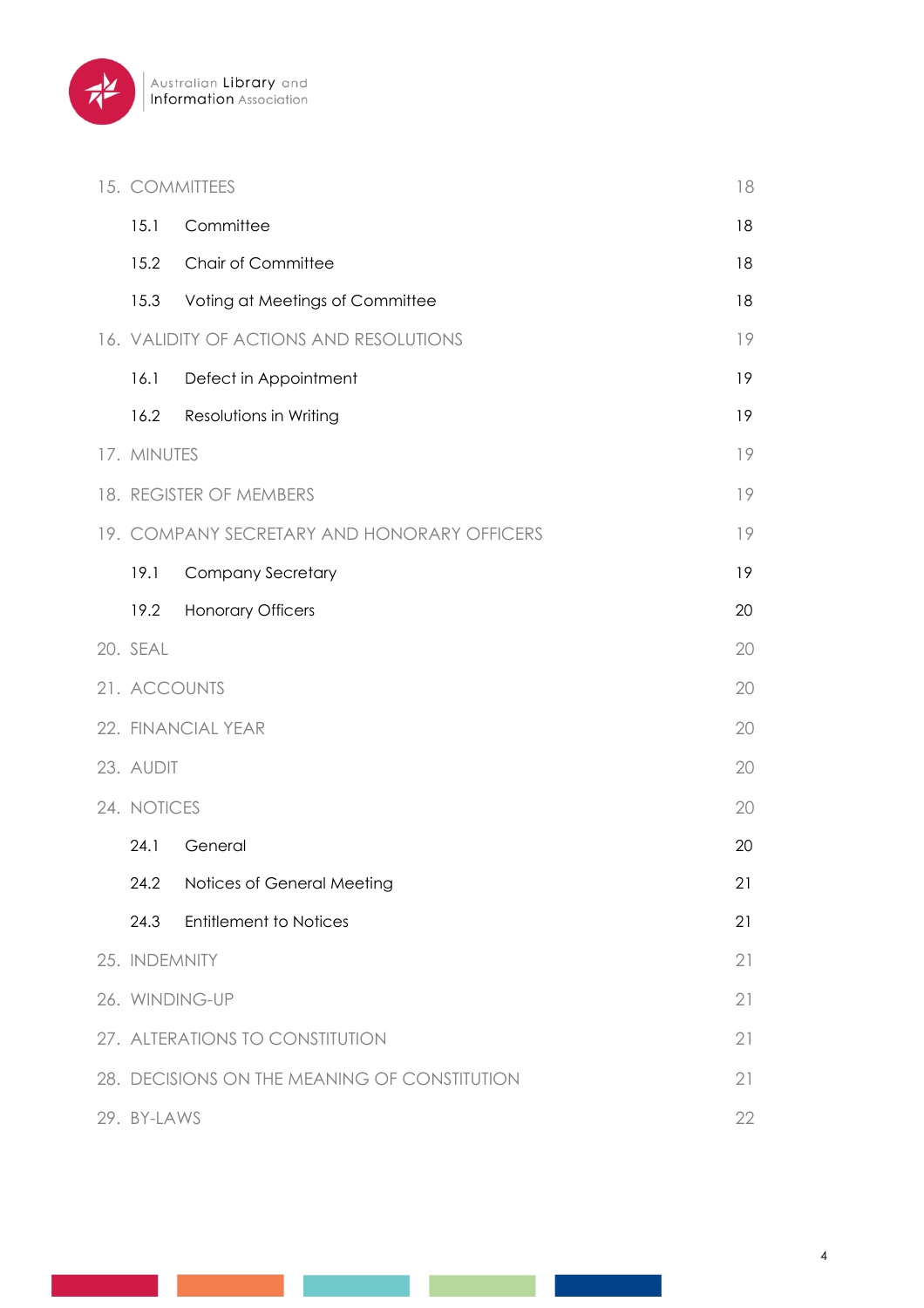

# 1. DEFINITIONS AND INTERPRETATION

## 1.1 DEFINITIONS

In this Constitution and any By-Laws hereunder unless the context otherwise requires:

**"Association"** means the *Australian Library and Information Association Limited* ACN 090 953 236 ABN 40 090 953 236, a company limited by guarantee;

**"Board"** means the Board of Directors for the time being of the Association;

**"Constitution"** means the Constitution for the time being of the Association;

**"Company Secretary"** means company secretary as defined under Corporations Law and appointed by the Board from time to time;

**"Corporation"** means any body corporate, whether formed or incorporated within or outside the Territory;

**"Corporations Law"** means the Corporations Act 2001 (Cth) and its amendments from time to time.

**"Director"** means a director for the time being of the Association;

**"Division"** means a division, branch, regional group, national section, sectional group, a special interest group (or any similar entity, group, or body) of the Association;

**"Member"** means a person or Corporation admitted to membership of the Association;

**"Representative"** means a person appointed under the Constitution and in accordance with section 250D of the Corporations Law;

**"Year"** shall mean a calendar year except in relation to the period of tenure of any Director in which case it shall mean the period between one annual general meeting and the next succeeding annual general meeting.

#### 1.2 INTERPRETATION: MEANING OF CERTAIN WORDS

In this Constitution, unless the context otherwise requires:

- a) words importing the singular number include the plural number and vice versa;
- b) words importing the masculine gender include the feminine gender and vice versa;
- c) words importing persons include corporations;
- d) expressions referring to writing shall be construed as including references to printing, lithography, photography, digital and other modes of representing or reproducing words in a visible form;
- e) an expression used in a particular Part or Division of the Corporations Law that is given by that Part or Division a special meaning for the purposes of that Part or Division has in any clause of this Constitution that deals with a matter by that Part or Division the same meaning as in that Part or Division;
- f) all headings contained in this Constitution are for guidance and do not form part of the substance of the Constitution.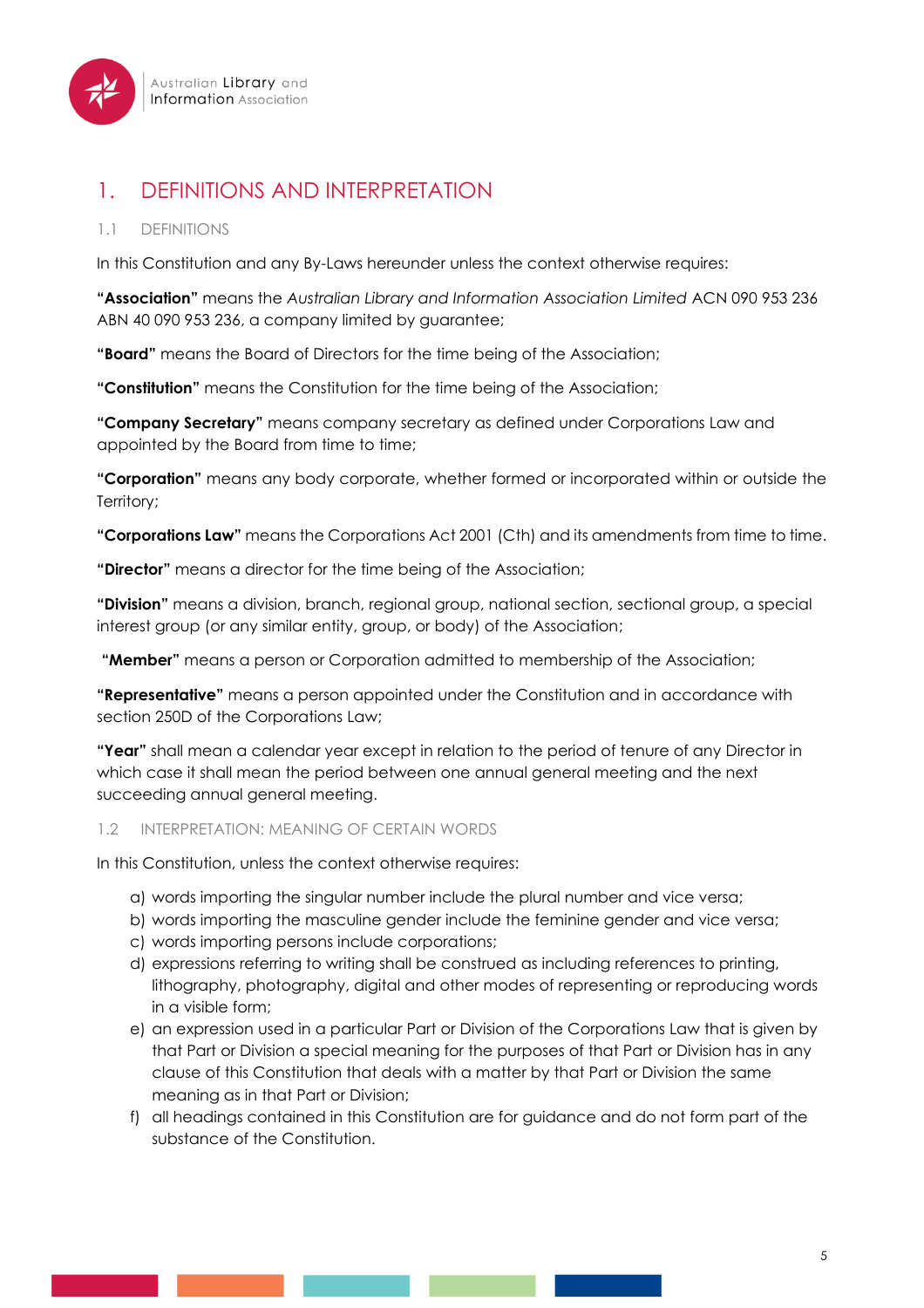

#### 1.3 INTERPRETATION: REPEAL AND REPLACEMENT OF STATUTES

A reference to any legislation or to any provision of any legislation includes any modification or re-enactment of it, any legislation substituted for it and any regulations and statutory instruments issued under it.

An expression used in a rule that is defined for the purposes of the Corporations Law has the same meaning as in the Corporations Law unless the contrary intention appears in the expression used in a rule in this Constitution

# 2. EXCLUSION OF REPLACEABLE RULES

Subject to Part 2B.4 of the Corporations Law, the replaceable rules shall not apply to the Association.

# 3. PURPOSES ETC

### 3.1 THE ASSOCIATION

#### The Association:

- a) is a company limited by guarantee;
- b) will operate predominantly for the promotion, development and attainment of its objects;
- c) will apply its profits (if any) or other income in promoting its objects; and
- d) is not carried on for the purpose of profit or gain to its individual Members.

#### 3.2 OBJECTS

- a) To promote the free flow of information and ideas in the interest of all Australians and a thriving culture, economy, environment and democracy.
- b) To promote and improve the services provided by all kinds of library and information agencies;
- c) To ensure the high standard of personnel engaged in information provision and foster their professional interests and aspirations;
- d) To represent the interests of Members to governments, other organisations and the community; and
- e) To encourage people to contribute to the improvement of library and information services through support and membership of the Association.
- f) To endorse the principles of the United Nations Universal Declaration of Human Rights-Article 19 and the 2030 Sustainable Development Goals in response to the many challenges faced by the world today and into the future.

#### 3.3 POWERS

Solely for the purpose of carrying out the objects, but not otherwise, the Association shall have the legal capacity and all the powers of a natural person. The powers set forth in subsection 124(1) of the Corporations Law shall apply to the Association except insofar as they are inconsistent with the objects of the Association and the Corporations Law.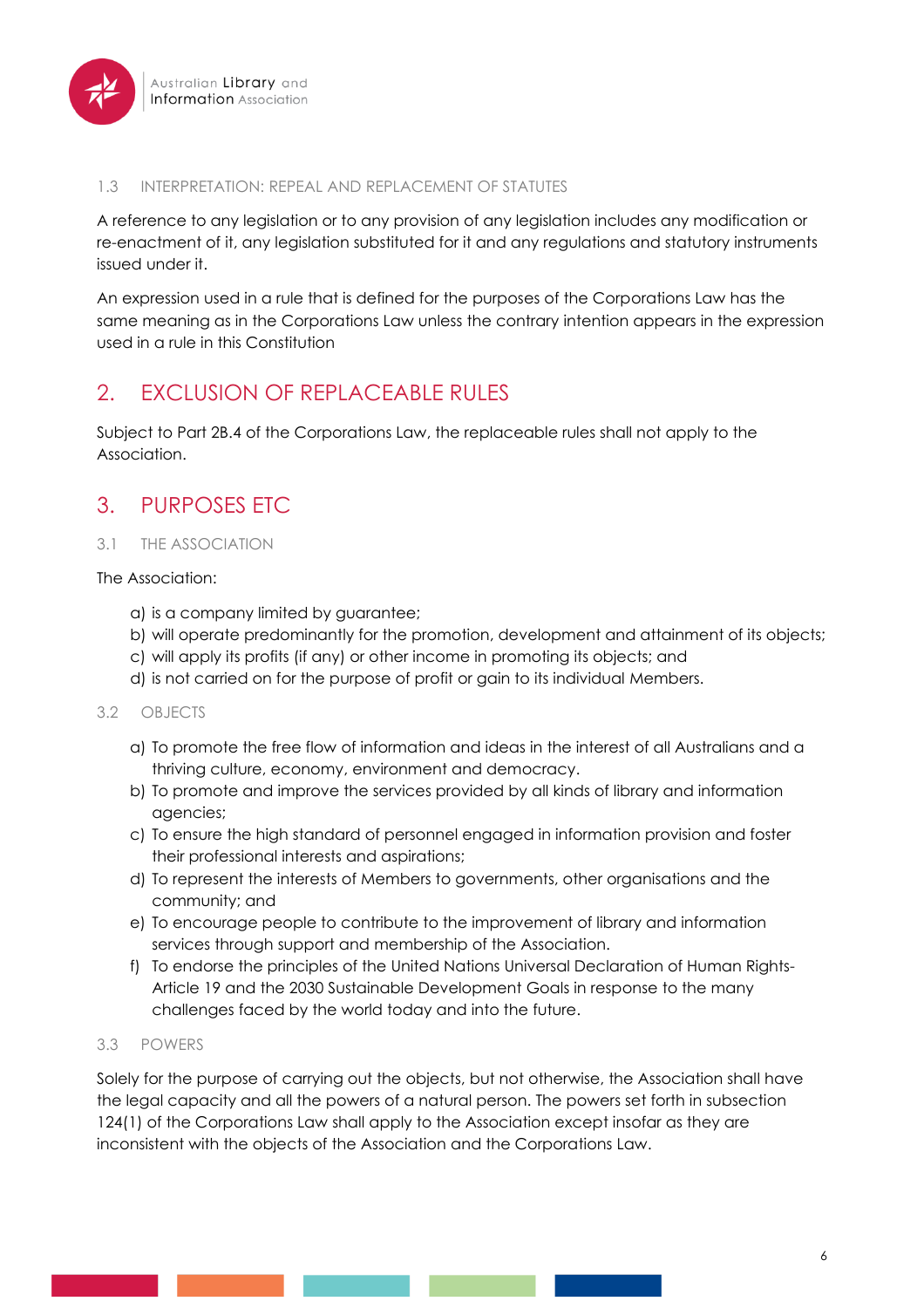# 4. INCOME AND PROPERTY

The income and property of ALIA must be applied in promoting the objects of ALIA and no portion of it is to be paid or transferred directly or indirectly by way of dividends or profit distribution to Members. Surpluses are to remain within the organisation for the purposes of pursuing the objects.

# 5. ORGANISATION CONTROL AND POLICY

## 5.1 CONTROL WITH THE BOARD

- a) The management and control of the Association shall be vested in a Board of Directors as hereinafter provided.
- b) The Board may, subject to the provisions of this Constitution and the decisions of any general meeting, exercise every power of the Association.
- c) The Board may delegate all or any of its powers of management and control to a Division or person, subject to the Law.

# 6. ESTABLISHMENT OF DIVISIONS

- a) The Board may by By-Law establish Divisions of the Association.
- b) A Division shall comprise such Members as specified in the By-Laws establishing the Division.
- c) Members within each Division shall comply with the By-Laws, the requirements of this Constitution and the Law.
- d) Divisions shall be managed, controlled and regulated in accordance with this Constitution and the By-Laws.
- e) The Board may by resolution dissolve a Division.

# 7. MEMBERSHIP

# 7.1 NUMBERS

For the avoidance of doubt, there shall be no limit on the number of Members that may be registered.

- a) The Members shall consist of:
	- i. natural persons or entities admitted by this Constitution or, otherwise, from time to time by the Board to such categories of membership and with or without voting rights as specified by the Board.

### 7.2 CATEGORIES OF MEMBERSHIP

a) The categories of membership shall be as determined under By-Laws promulgated by the Board from time to time, subject to the Corporations Law.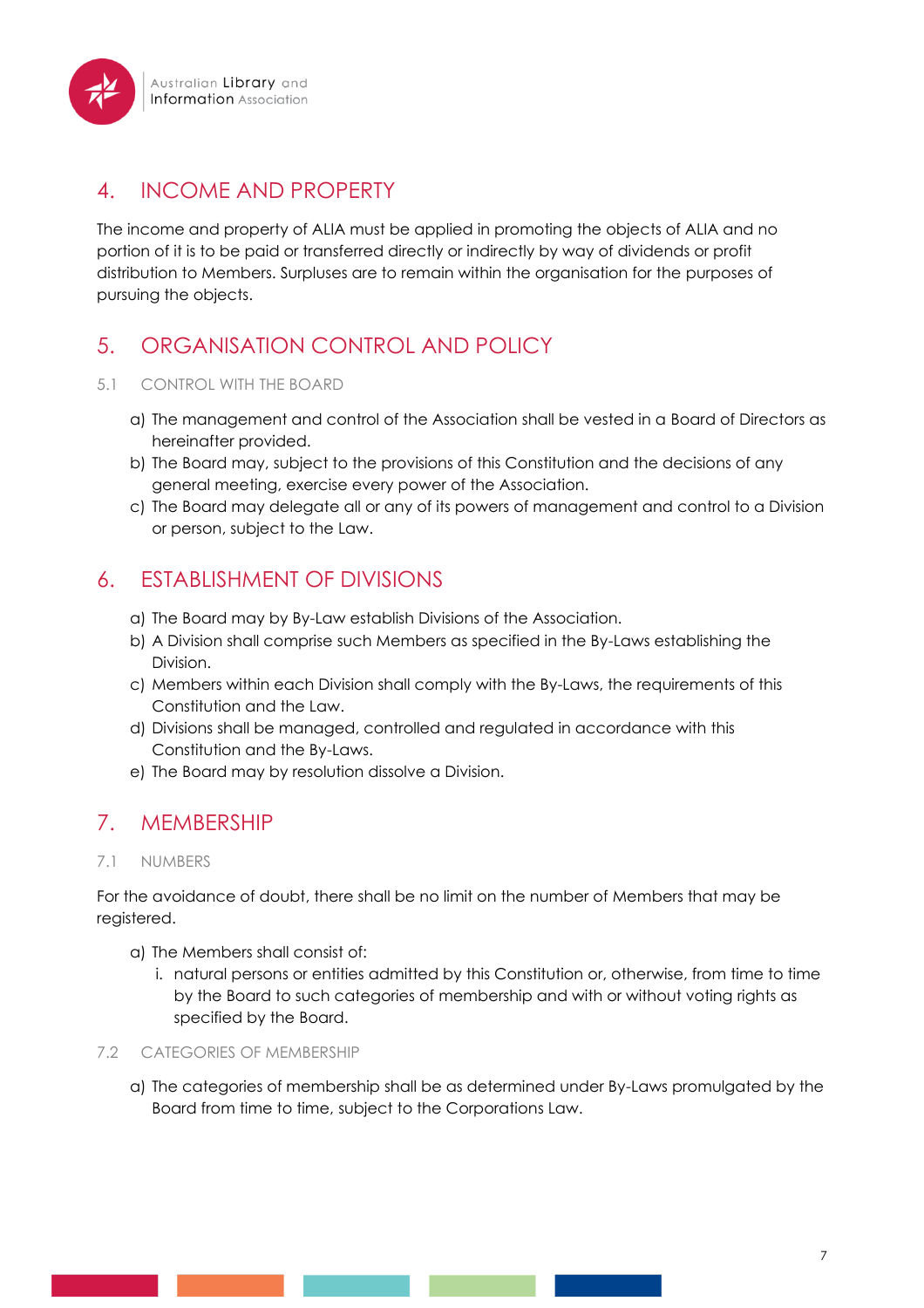

#### 7.3 MEMBERSHIP – ELIGIBILITY

- a) A person shall be eligible for admission as a Member if:
	- i. The person is likely to promote the objects of the Association; and
	- ii. The person is:
		- engaged in library and/or information services; or
		- associated with the administration of a library or information service; or
		- actively interested in the objects of the Association; and
	- iii. The person meets the eligibility criteria as determined by the Board for the appropriate category of membership.

#### 7.4 ADMISSION TO MEMBERSHIP

- a) Applications for membership shall be made in the form and manner and upon payment of the application fee (if any) prescribed from time to time by the Board.
- b) Upon admission to membership, the name of the Member shall be entered in the register of Members.
- c) Membership shall be subject to the terms and conditions and for the period of time determined by the Board at any time and from time to time.
- d) No person shall be allowed to be relieved of the payment of the annual membership fee except as otherwise specified in the Constitution or By-Laws.

#### 7.5 MEMBERSHIP FEES

- a) The Board shall determine the Schedule of Fees for membership to the Association.
- b) The Chief Executive Officer shall give to each Member notice of the fee due and of any previous fee overdue by the Member.
- c) A Member shall be liable for the fee notwithstanding any failure to give a notice or a true notice.
- d) Fees shall be paid by the dates set out in the Schedule of Fees as determined by the Board.
- e) Annual membership fees are not payments in advance and shall not by reason of resignation or termination of membership or for any other reason be returned to the Member.
- f) To hold office in the Association, a Member must have paid any membership fee or levy payable.
- g) Any Member who has any fee overdue or levy payable shall not be entitled to exercise any of the rights and privileges of a Member of the Association.
- h) Any Member who has any fee overdue or levy payable for more than three months automatically ceases to be a Member of the Association unless otherwise determined by the Board.
- i) Fees shall not be due in any event from honorary Members, or from persons admitted to life membership of the Association.
- j) The membership record shall include for each Member, the amount, due date for payment, and date of payments of each annual or other fee payable by the Member.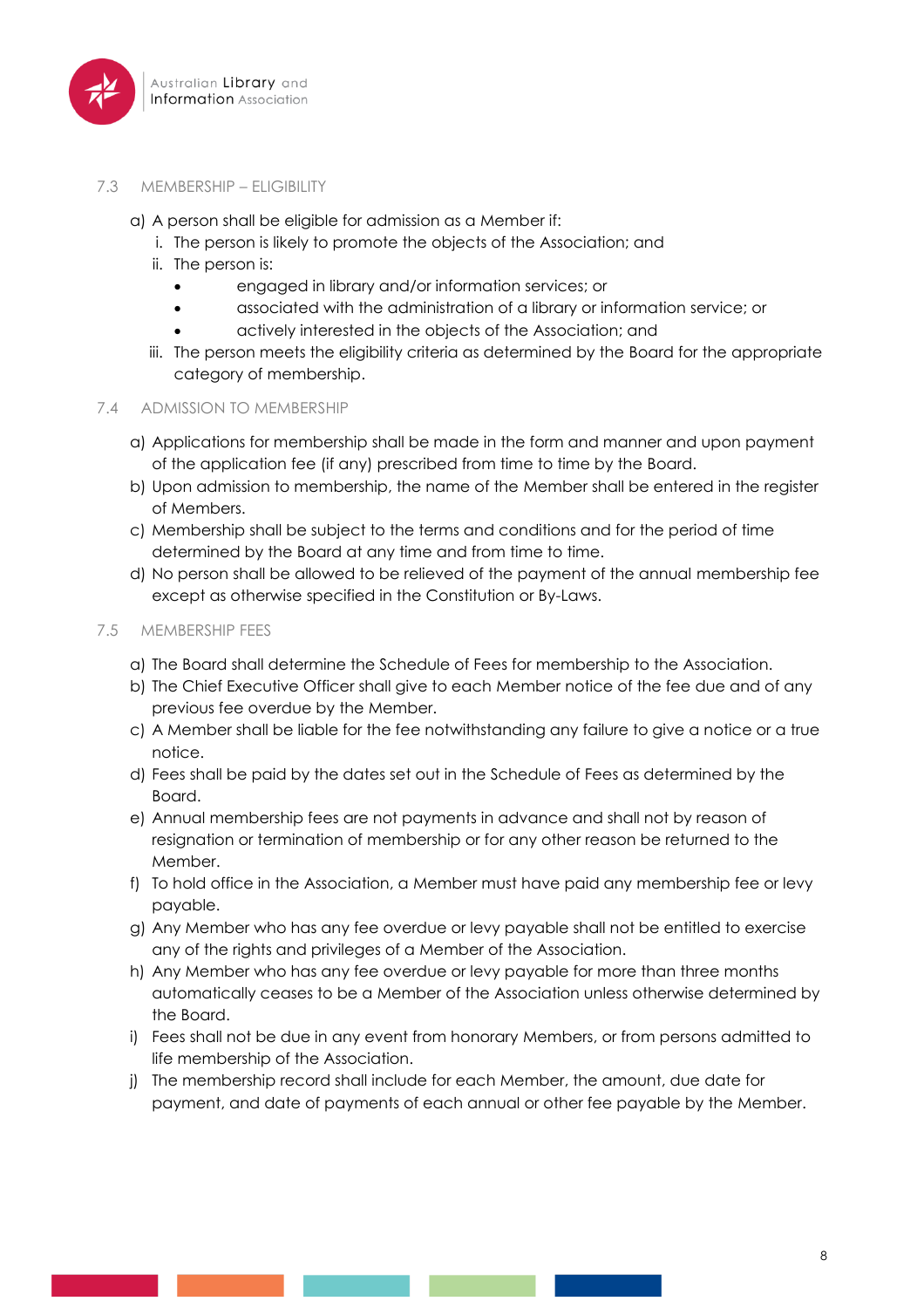

#### 7.6 TERMINATION OF MEMBERSHIP

- a) Members may resign their membership by written notice given to the Chief Executive Officer.
- b) A Member shall cease to be a Member if that Member's current membership fee remains overdue for payment for a period of three months.
- c) The Board may, by a majority of at least  $\frac{3}{4}$  of the Directors eligible to vote, and subject to a fair hearing, determine the membership of any Member. The Board may make By-Laws concerning the terms and conditions on which membership may be terminated and the process to be followed.
- d) The Chief Executive Officer shall remove from the membership record the name and particulars of any Member who ceases to be a Member and shall maintain a register of ceased Members in accordance with the Corporations Law.
- e) A person who has ceased to be a Member may be readmitted to membership in accordance with the normal requirements for membership.
- f) A person whose membership had been terminated by the Board may apply for readmission but that application will be determined by the Board.

### 7.7 REJECTION OF APPLICATIONS

Any person who is refused membership of the Association, may, by notice in writing to the Board, appeal the rejection of membership. The appeal must be made within 3 months of the notice of rejection.

#### 7.8 LIMITED LIABILITY OF MEMBERS

The liability of the Members is limited.

#### 7.9 CONTRIBUTION BY MEMBERS

Every Member of the Association undertakes to contribute to the property of the Association in the event of the same being wound up while that Member is a Member, or within one year after the Member ceases to be a Member, for payment of the debts and liabilities of the Association contracted before the cessation of the membership and of the costs, charges, and expenses of winding up and for the adjustments of the rights of the contributories among themselves, such amount as may be required not exceeding \$20.

# 8. PROXIES AND REPRESENTATIVES

### 8.1 APPOINTMENT OF PROXIES

Any Member may appoint a proxy to act as a representative at any general meeting which that Member may be entitled to attend and to exercise all rights and to discharge all duties which that Member might have.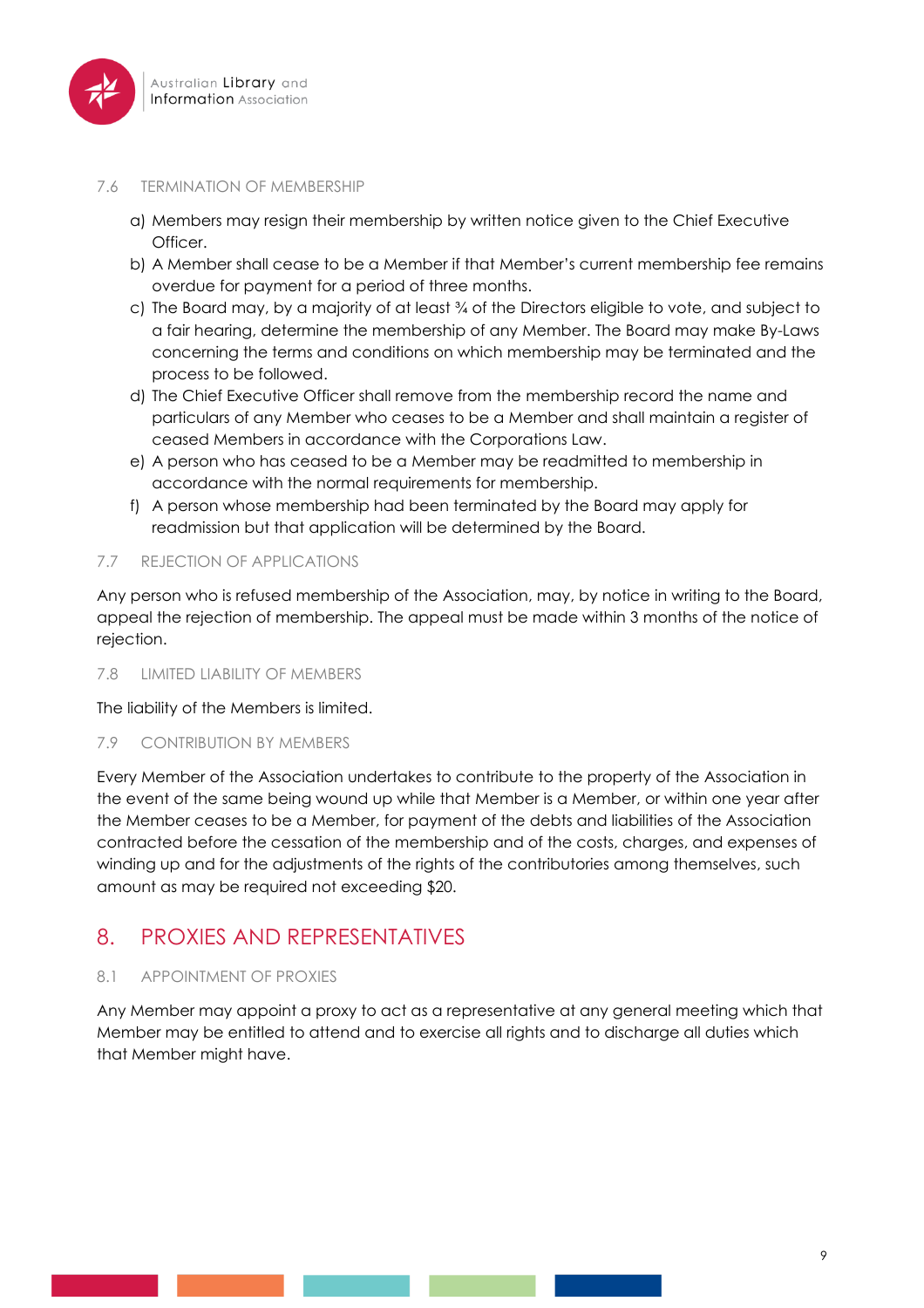

#### 8.2 INSTRUMENT APPOINTING PROXIES

The instrument appointing a proxy:

- a) shall in the case of a Member being a natural person, be in writing under the hand of the appointor or the attorney for the appointor duly authorised in writing or in the case of a Member being other than a natural person under the hand of a person authorised to sign on that Member's behalf. The appointment of a proxy may be revoked by the appointor at any time;
- b) may be in or to the effect of the following form or any other form which the Board may approve:

#### **The Australian Library and Information Association**

| 門,                                                                                                                 |                                                                    |  |  |  |
|--------------------------------------------------------------------------------------------------------------------|--------------------------------------------------------------------|--|--|--|
| of                                                                                                                 |                                                                    |  |  |  |
| being a Member of the Australian Library and Information Association                                               |                                                                    |  |  |  |
| hereby appoint                                                                                                     |                                                                    |  |  |  |
| of                                                                                                                 |                                                                    |  |  |  |
| as my proxy to vote for me at the general meeting to be held on the same day of<br>and at any adjournment thereof. |                                                                    |  |  |  |
|                                                                                                                    | Signed this ______ day of __________________________, 2_____;" and |  |  |  |

c) need not be recognised by the Association until it has been deposited with or delivered to or received by facsimile or email at the office of the Association not less than 48 hours before the time scheduled for the commencement of the meeting at which the proxy purports to exercise any powers pursuant to it.

#### 8.3 APPOINTMENT OF REPRESENTATIVE BY A CORPORATION

- a) Where a Member is a body corporate or an unincorporated association it shall act by and through an individual appointed under the authority of its governing body. Such authority shall be evidenced in writing and deposited with the Chief Executive Officer.
- b) Representatives of bodies corporate or unincorporated associations may be appointed to committees of the Association.

#### 8.4 PROOF OF APPOINTMENT OF REVOCATION OF APPOINTMENT OF REPRESENTATIVE

A certificate under the seal of the Corporation, or such other document that in the sole discretion of the chair of the meeting is considered sufficient, shall be prima facie evidence of the appointment or of the revocation of the appointment (as the case may be) of a Representative under clause 8.3 and notwithstanding anything hereinbefore contained, the certificate or such other document evidencing the appointment of a Representative shall be deposited at the office of the Association not less than 48 hours before the time scheduled for the commencement of the meeting at which the Representative purports to exercise any powers pursuant to it.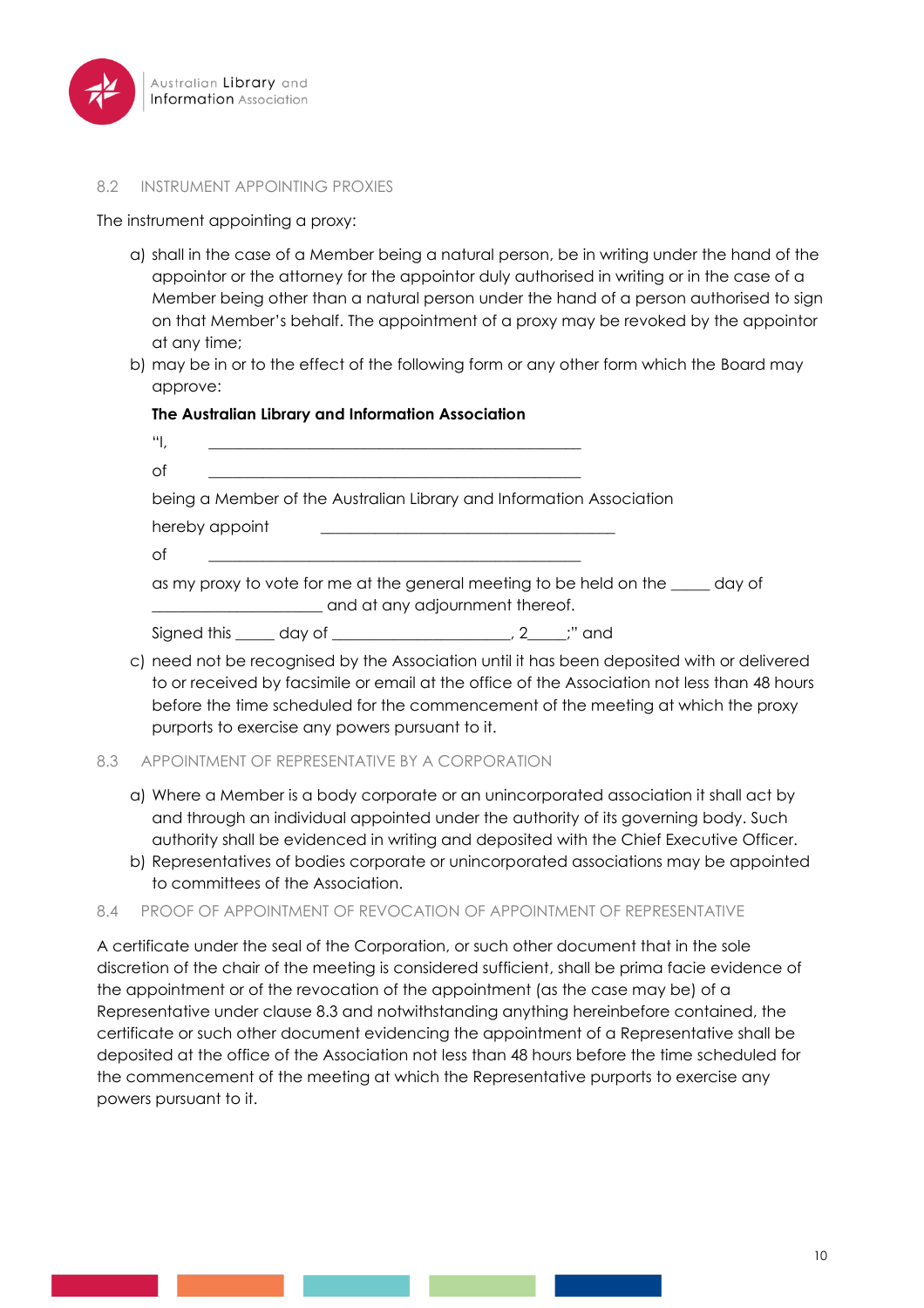

# 9. CONDITIONS OF MEMBERSHIP

#### 9.1 MEMBERS BOUND

Each Member shall be bound by this Constitution.

#### 9.2 SUSPENSION

If a Member ceases to fulfil the requirements of eligibility for membership the Board may suspend membership until the Board determines that the Member once again satisfies the eligibility requirements.

#### 9.3 RESIGNATION

A Member may, upon submitting written notice to that effect, resign as a Member. Membership shall cease upon receipt of such written notice by the Company Secretary.

#### 9.4 BANKRUPTCY OF MEMBERS

Any Member who becomes bankrupt or insolvent or executes an assignment of property for the benefit of creditors and any Member being a corporation which goes into voluntary administration or compulsory or voluntary liquidation, other than for the purpose of reconstruction shall, by virtue of that bankruptcy, insolvency, execution of assignment, administration, or liquidation cease to be a Member of the Association unless that Member can satisfy the Board that no discreditable conduct by the Member has occurred**.**

#### 9.5 COMPLAINTS

Any complaint that a Member or a Representative of a Member has been convicted of a criminal offence and/or has acted or behaved in a manner prejudicial to the Association or in breach of the objects, purposes and standards of the Association shall be referred by the Company Secretary to a Board appointed committee in accordance with the By-Laws**.**

# 10. GENERAL MEETINGS

### 10.1 ANNUAL GENERAL MEETING

Annual general meetings of the Members of the Association shall be held in accordance with the provisions of the Corporations Law.

#### 10.2 GENERAL MEETINGS

All general meetings other than annual general meetings shall be called general meetings.

### 10.3 CONVENING MEETINGS

Pursuant to section 249D of the Corporations Law, the Company Secretary when directed to do so by the Board, shall convene a general meeting and general meetings shall be convened on such requisition or, in default, may be convened as provided by the Corporations Law.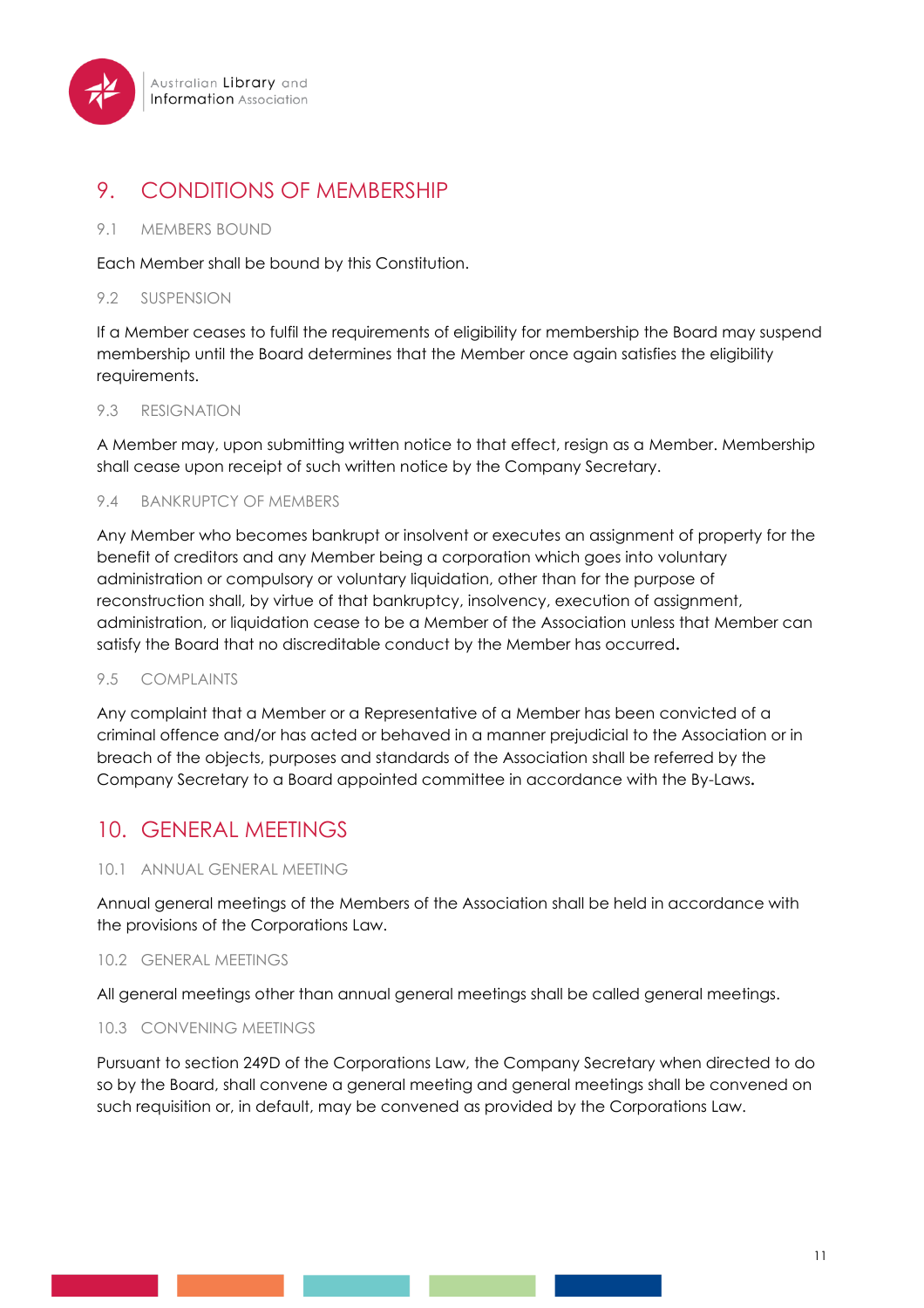

#### 10.4 NOTICE OF MEETINGS

Subject to the provisions of the Corporations Law relating to agreements for shorter notice, a minimum of 21 days notice (exclusive of the day on which the notice is served or deemed to be served, and exclusive of the day for which notice is given) shall be given to Members.

### 10.5 CONTENTS OF NOTICE

A notice of a meeting of Members will:

- a) set out the place, date and time of the meeting (and, if the meeting is to be held in two or more places, the technology that will be used to facilitate this);
- b) subject to the Corporations Law, state the general nature of the business of the meeting;
- c) if a special resolution is to be proposed at the meeting, set out the intention to propose the special resolution and state the resolution;
- d) if a Member is entitled to appoint a proxy, contain a statement that:
	- i. the Member has a right to appoint a proxy;
	- ii. the proxy of the Member need not be a Member; and
- e) set out or include any additional information or documents specified by the Corporations Law.

### 10.6 FAILURE TO GIVE NOTICE

The accidental omission to give notice of a meeting to, or the non-receipt of such notice by any person entitled to receive notice thereof, shall not invalidate any resolution or proceedings of any meeting.

# 11. PROCEEDINGS AT GENERAL MEETINGS

### 11.1 QUORUM

No business shall be transacted at any general meeting unless a quorum of Members is present at all times. Twenty one Members present in person or by electronic link shall constitute a quorum. For the purposes of this clause "Member" includes a Representative or proxy for a Member.

#### 11.2 IF QUORUM ABSENT

If within half an hour from the time appointed for the meeting a quorum is not present, the meeting if convened upon the requisition of Members shall be dissolved. In any other case it shall stand adjourned to the same day in the next week at the same time and place, or to such other day and at such other time and place as the Board may determine.

If at the adjourned meeting a quorum is not present within half an hour from the time appointed for the meeting, the Members present shall be a quorum unless where the Association has more than one Member, only one Member is present within that time in which case the meeting shall be dissolved.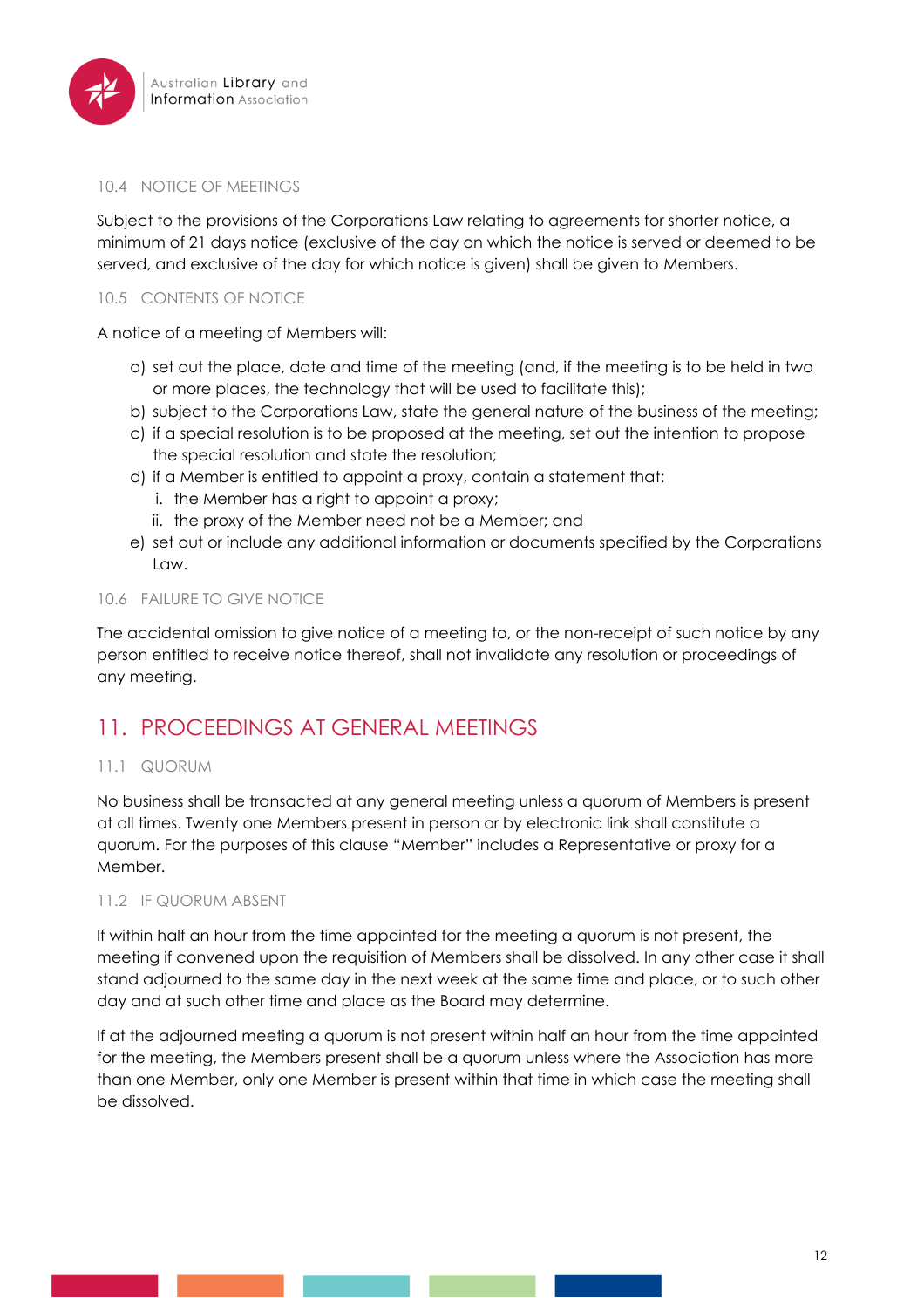

#### 11.3 CHAIR

The President of the Association shall preside as chair at every general meeting of the Association or, if there is no such President, or if she is not present within 15 minutes after the time appointed for the holding of the meeting, or is unwilling to act, the Members present shall elect one of their number to be chair of the meeting.

### 11.4 ADJOURNMENT OF MEETING

The chair may, with the consent of any meeting at which a quorum is present, and shall, if so directed by the meeting, adjourn the meeting from time to time and from place to place, but no business shall be transacted at any adjourned meeting other than the business left unfinished at the meeting from which the adjournment took place. When a meeting is adjourned for 30 days or more, notice of the adjourned meeting shall be given as in the case of an original meeting. Save as aforesaid, it shall not be necessary to give any notice of an adjournment or of the business to be transacted at an adjourned meeting.

### 11.5 VOTING MEMBERS

Each Member with a right to vote shall have the right to exercise 1 vote at any general meeting of the Association.

### 11.6 USE OF TECHNOLOGY

A general meeting of the Company may be convened to occur at 2 or more venues using any technology that gives the Members in attendance a reasonable opportunity to participate in the meeting. A general meeting so convened is not invalidated due to a failure of the technology, unless the failure arose out of conduct of an officer which was not in good faith, or which involved wilful misconduct, gross negligence, reckless behaviour or fraud.

Where a general meeting is called using technology, voting by Members attending by technology can be on the voices and, if a poll is demanded, Members present via technology may cast their vote by informing the chair, or their delegate, of the general meeting who must complete the poll for them in good faith on their instructions or by electronic or other means approved by the chair of the meeting.

Where the Board has allowed Members to cast a direct vote by electronic or postal means on a matter the voting must be done in a way that identifies that a Member has voted but with the actual way in which the vote or votes have been cast secret. The Board must advise Members at the time of inviting a direct vote as to whether the result of the vote shall be the decision of the Members or whether the matter that has been voted on by direct vote shall also be voted on at a general meeting and the decision shall be the combined result of the direct vote and the voting at the general meeting where a poll must be called on the matter.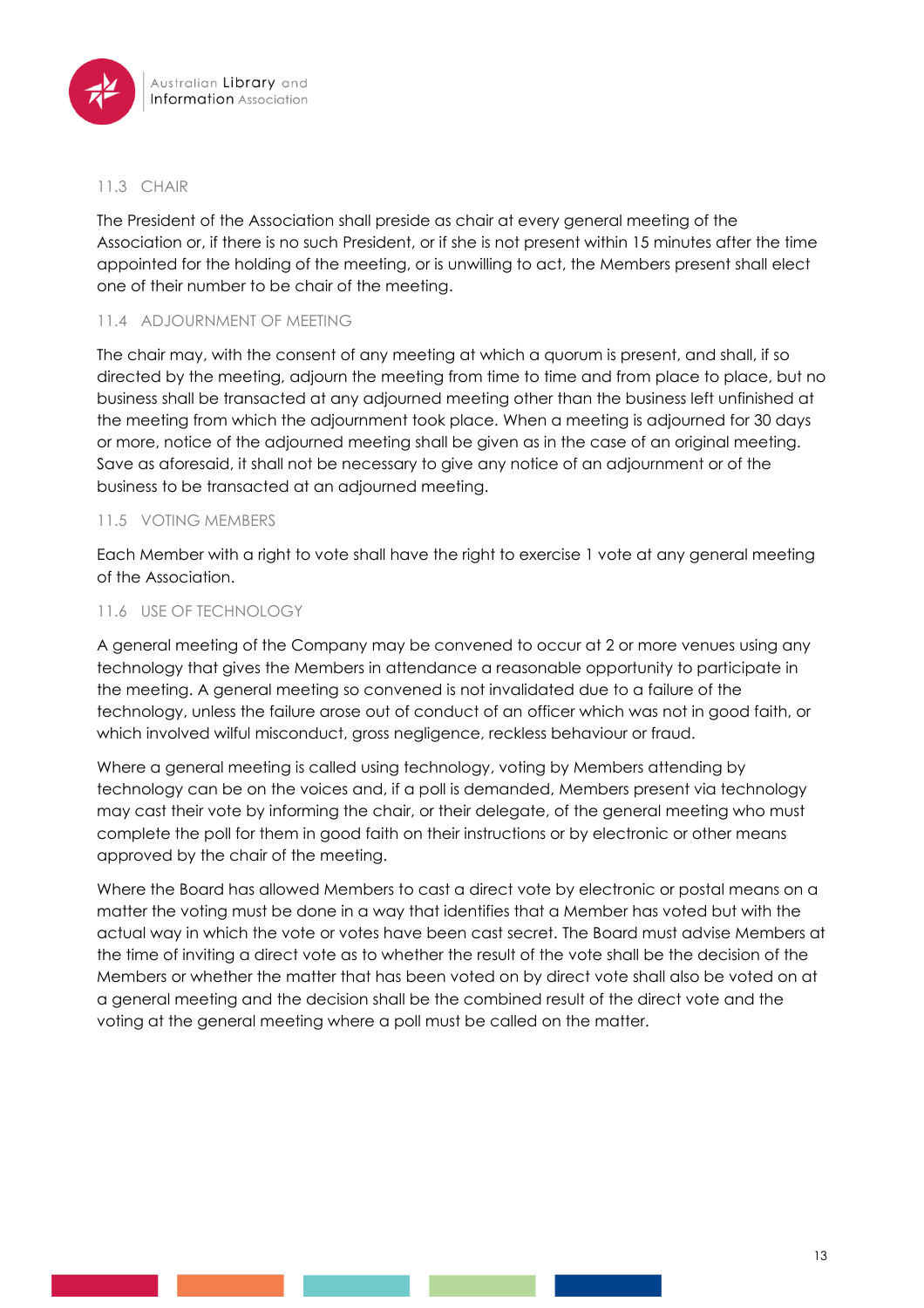

### 11.7 VOTING: SHOW OF HANDS OR POLL

At any general meeting a resolution put to the vote at the meeting shall be decided by a show of hands unless a poll is demanded before or immediately after the declaration of the result of the show of hands by the Chair. Unless a poll is so demanded, a declaration by the Chair that a resolution has, on a show of hands/on the voices, been carried or carried unanimously, or by a particular majority, or lost, upon an entry to that effect being made in the book containing the minutes of the proceedings of the Association, shall be conclusive evidence of the fact without proof of the number or proportion of the votes recorded in favour of or against the resolution.

#### 11.8 POLL

A poll shall be held on any resolution before a general meeting if demanded:

- a) by the chair; or
- b) by at least 5 Members present in person or by proxy or by their Representative.

### 11.9 PROCEDURE FOR A POLL

If a poll is duly demanded it shall be taken either at once or after an interval or adjournment or otherwise as the chair elects, and the result of the poll, supplemented where required by any applicable direct votes, shall be the resolution of the meeting at which the poll was demanded but a poll demanded on the election of a chair or on a question of adjournment shall be taken forthwith. To the extent made possible by the circumstances a poll should facilitate secret voting. Members present who have submitted a direct vote on the matter before the meeting must not vote on the matter at the meeting if a poll is called.

#### 11.10 APPPOINTMENT OF RETURNING OFFICERS

At all general meetings where a poll is to be taken 2 returning officers shall be appointed by the chair of the meeting and they shall conduct the poll under the direction of the chair. In any case of doubt as to the formality or otherwise of any ballot paper the scrutineers shall refer the same to the chair of the meeting whose decision shall be final.

#### 11.11 A POLL MAY BE WITHDRAWN

The demand for a poll may be withdrawn at any time prior to handing ballot papers to Members.

#### 11.12 DETERMINATION OF VOTES

Subject to this Constitution and the Corporations Law, all questions arising at any meeting of Members shall be decided by a majority of votes and a determination by a majority of the votes cast by Members present either in person or by proxy or Representative at a duly constituted meeting thereof shall for all purposes be deemed a determination of the Association.

### 11.13 CASTING VOTE OF CHAIR

In the case of an equality of votes, whether on a show of hands or on a poll, the chair of the meeting at which the show of hands or poll takes place shall have a second or casting vote.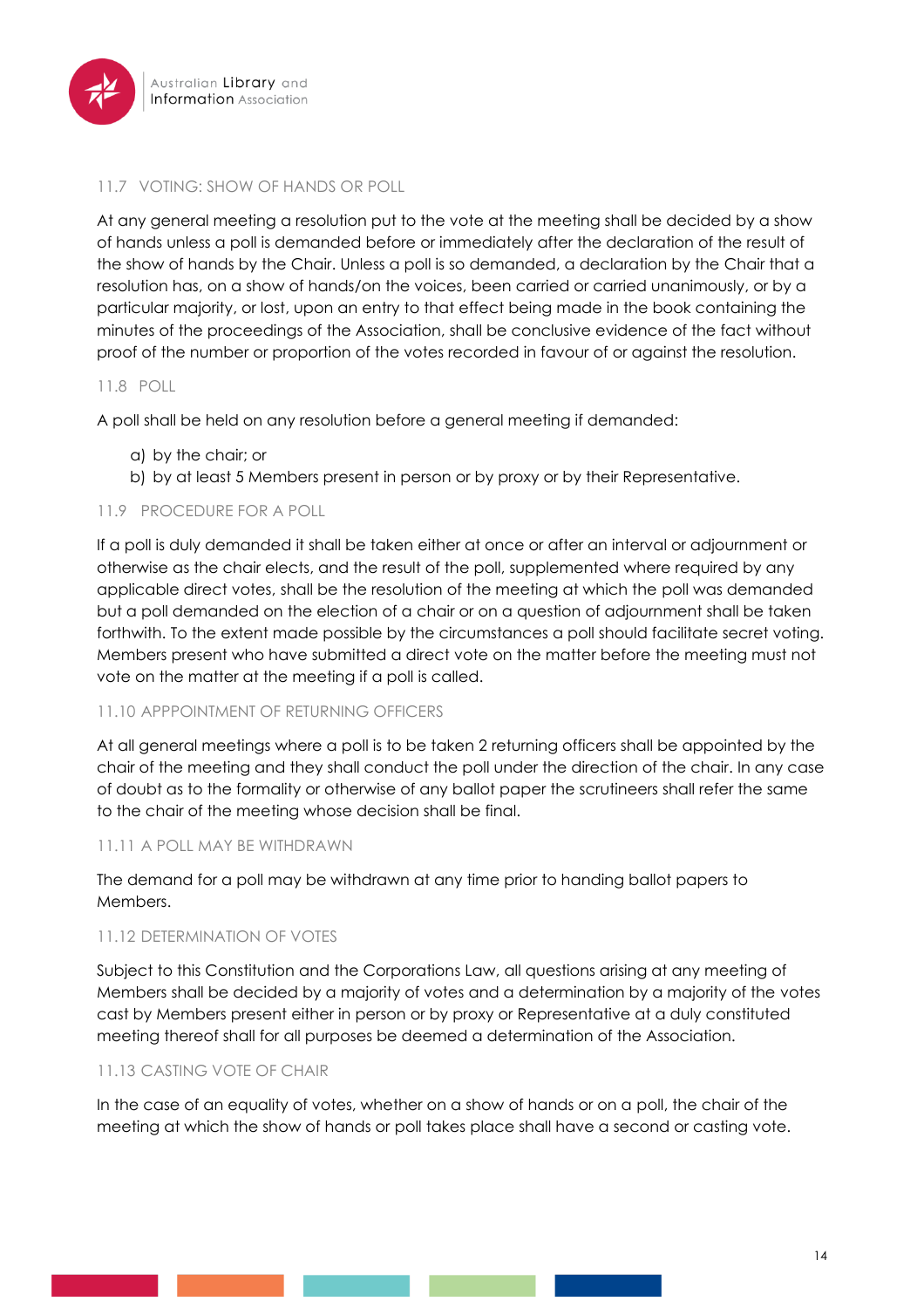

#### 11.14 VOTING

Subject to when the Board allows a direct vote, a Member may vote in person, by proxy or Representative and on a show of hands every person present or by electronic link who is a Member or a proxy or a Representative of a Member shall have one vote and on a poll every Member present in person or by proxy or Representative shall have one vote unless they have already cast a direct vote on the matter.

### 11.15 VOTE BY PROXY VALID NOTWITHSTANDING INTERVENING DEATH OR REVOCATION

A vote given in accordance with the terms of an instrument of proxy or appointment of a Representative shall be valid notwithstanding the previous death or revocation of the instrument or by the authority under which the instrument was executed, if no intimation in writing of such death or revocation has been received at the office of the Association before the commencement of the meeting or adjourned meeting at which the instrument is used.

#### 11.16 NO VOTE IF MEMBERSHIP FEE UNPAID

No unfinancial Member shall be entitled to vote or speak at any general meeting.

# 12. BOARD

#### 12.1 COMPOSITION OF BOARD

The Board shall consist of 7 individuals or such other number as shall be determined from time to time at a general meeting.

#### 12.2 DIRECTORS

The Board shall comprise the following seven Directors with voting powers who shall be appointed as given below:

- i. a President elected by Members;
- ii. five Directors elected by Members; and
- iii. one Director elected by Institutional Members.

The Board may elect from the Directors other than the President a Vice-President. All Directors shall be personal Members of the Association and represent the interests of the Association as a whole, as required by Law, rather than those of a particular constituency. The Board may commission advice from a suitably qualified person or persons.

#### 12.3 OPERATIONAL PROVISIONS

To provide for the carry over of the corporate knowledge on the Board the terms of office shall be overlapping, for a period of two Years each. A Director can only hold office for a maximum of two consecutive terms but may stand again for appointment or election after one full term off the Board.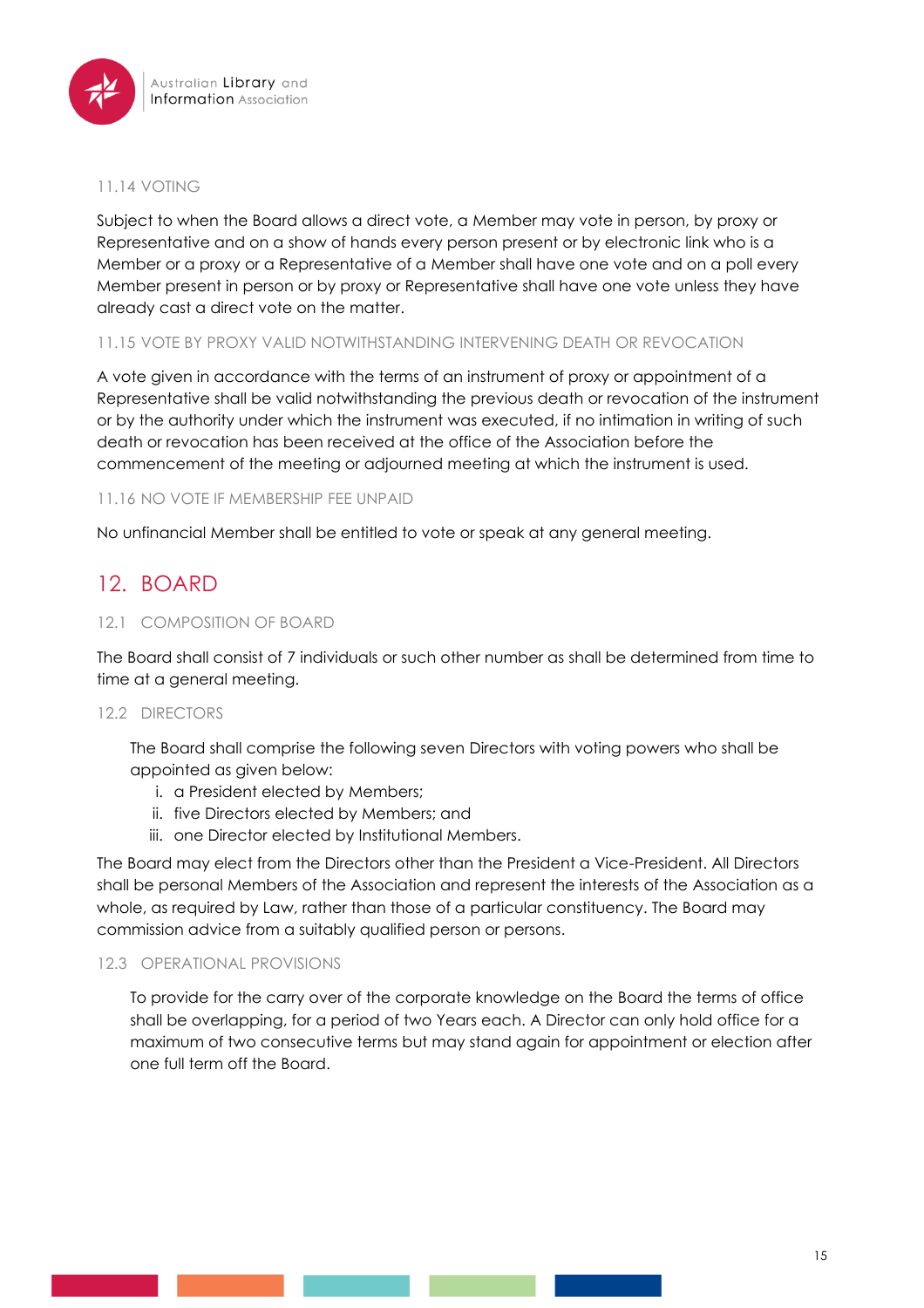

#### 12.4 ROTATION OF DIRECTORS

- a) . There will be an election process for Directors each year as follows:
	- i. In conjunction with the AGM in odd years the President and two Director positions will be elected by Members;
	- ii. In conjunction the AGM in even years the remaining three Directors will be elected by Members and the Institutional Director will be elected by the institutional Members.

#### 12.5 ELECTION OF DIRECTORS

The election of Directors shall take place in the manner determined by By-Laws as promulgated by the Board from time to time.

Deleted (24 May 2021).

Where casual vacancies in the positions of Director occur more than 3 months prior to the next scheduled election to fill that vacancy the Board may appoint any eligible Member to fill that vacancy. Such appointee shall hold office until the conclusion of the next AGM at which that position of Director would be filled in the normal process.

If the casual vacancy is in the position of President, the Vice-President, if appointed, from time to time assumes the role until the conclusion of the next AGM at which the position of President would be filled in the normal process.

# 13. POWERS AND DUTIES OF DIRECTORS

### 13.1 FUNCTIONS OF BOARD

The control, management and conduct of the affairs of the Association, subject to the provisions of this Constitution, shall be vested in the Board which may exercise all the powers of the Association and may, without affecting the generality of the foregoing:

- a) Engage a Chief Executive Officer on terms and conditions agreed in writing between the Board and the Chief Executive Officer. The powers and duties of the Chief Executive Officer shall be as agreed between the Chief Executive Officer and the Board and such further or other powers, duties and discretions as determined by the Board from time to time.
- b) borrow money on behalf of the Association either with or without security and if with security may give security by mortgage, charge or lien over all or any part of the property of the Association and for the purposes of clause 4 the rate of interest payable in respect of moneys borrowed from Members of the Association shall not exceed the lowest rate paid for the time being by the Commonwealth Bank of Australia in respect of term deposits of an equivalent amount for an equivalent period;
- c) invest money of the Association and from time to time vary those investments;
- d) appoint any staff, appoint or engage any professional or other assistance or service required by the Association in the carrying out of its activities and pay reasonable remuneration and fees therefore;
- e) open any banking account and operate the same; and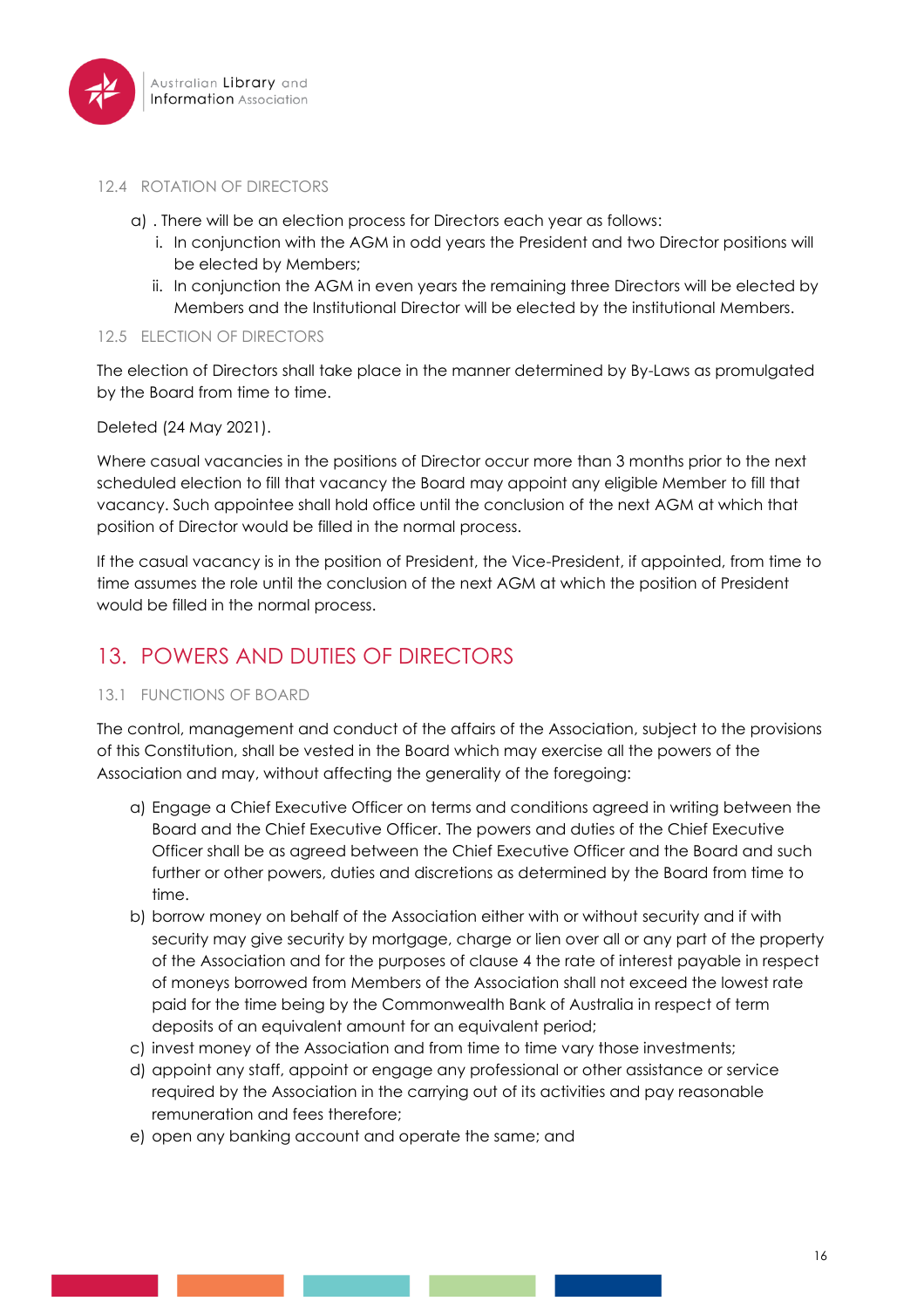

f) exercise all such other powers of the Association as are not, by the Corporations Law or by this Constitution, required to be exercised by the Association in general meeting, subject nevertheless to this Constitution, to the Corporations Law, and to such regulations being not inconsistent with the Constitution and the Corporations Law as may be prescribed by the Association in general meeting, but no regulation made by the Association in general meeting shall invalidate any prior act of the Directors which would have been valid if that regulation had not been made.

## 13.2 APPOINTMENT OF ATTORNEYS

The Board may, from time to time, by power of attorney, appoint any corporation, firm or person or body of persons, whether nominated directly or indirectly by the Board to be the attorney or attorneys of the Association for such purposes and with such powers, authorities, and discretion not exceeding those vested in or exercisable by the Directors under this Constitution and for such period and subject to such conditions as they may think fit, and any such power of attorney may contain such provisions for the protection and convenience of persons dealing with the attorney as the Board may think fit and may in addition authorise the attorney to delegate all or any of the powers, authorities and discretion vested in her.

# 13.3 BILLS OF EXCHANGE

All cheques, promissory notes, drafts, bills of exchange and other negotiable instruments and all receipts for money paid to the Association shall be signed, drawn, accepted, endorsed or otherwise executed as the case may be as the Board from time to time determines.

# 14. PROCEEDINGS OF DIRECTORS

### 14.1 MEETINGS OF DIRECTORS

The Board may meet together for the despatch of business, adjourn and otherwise regulate its meetings as the Directors think fit. The President, Vice-President or three Directors may at any time call a special Board meeting and the Company Secretary or Chief Executive Officer shall on the requisition of such a meeting summon a meeting of the Board.

### 14.2 VOTING

Subject to this Constitution, questions arising at any meeting of the Board shall be decided by a majority of votes and a determination by a majority of Directors shall for all purposes be deemed a determination of the Board. In case of an equality of votes, the Chair of the meeting shall have a second or casting vote.

#### 14.3 QUORUM

The quorum necessary for the transaction of the business of the Board may be fixed by the Board and unless so fixed shall be 4.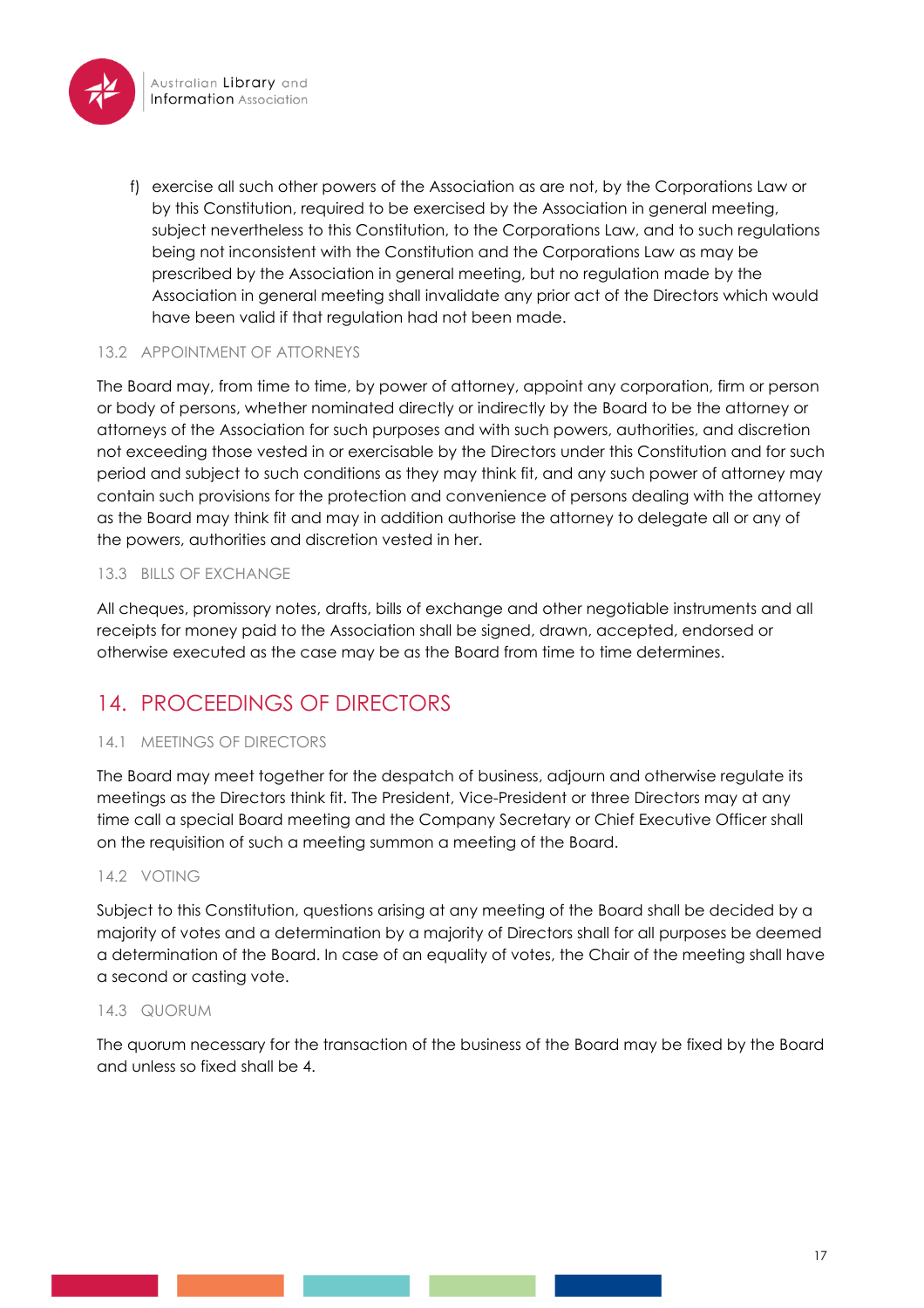

#### 14.4 REDUCTION IN NUMBER OF DIRECTORS

The continuing Directors may act notwithstanding any vacancy in their number, but if and for so long as their number is reduced below the number fixed by or pursuant to the Constitution as the necessary quorum of Directors, the continuing Director or Directors may act for the purpose of increasing the number of Directors to that number, or of summoning a general meeting of the Association, but for no other purpose.

### 14.5 CHAIR AT MEETINGS OF BOARD

The President shall preside as chair at every meeting of the Board, or if the President is not present or willing to act the Vice-President shall preside as chair, or if the Vice-President is not present or willing to act the Directors present may choose one of their number to be the Chair of the meeting.

# 15. COMMITTEES

### 15.1 COMMITTEE

The Board may delegate any of its powers not being powers exercisable by or duties imposed on the Directors by virtue of the Corporations Law or the general law to committees consisting of such Member or Members of the Board as it thinks fit.

Any committee so formed shall in the exercise of the powers so delegated conform to any regulations that may be imposed on it by the Board. A committee shall have the power to coopt any Member or Members of the Association and each such Member shall have one vote at meetings of the committee.

### 15.2 CHAIR OF A COMMITTEE

A committee may elect a chair of its meetings, but if no such chair is elected or if at any meeting the chair is not present within 10 minutes after the time appointed for holding the meeting, the Members present may choose one of their number to be the chair of the meeting.

### 15.3 VOTING AT MEETINGS OF COMMITTEE

A committee may meet and adjourn as it thinks proper. Questions arising at any meeting shall be determined by a majority of votes of the Members present and in the case of an equality of votes the chair shall have a second or casting vote.

# 16. VALIDITY OF ACTIONS AND RESOLUTIONS

### 16.1 DEFECT IN APPOINTMENT

All acts done by any meeting of the Board or of a committee of the Board or by any person acting as a Director, notwithstanding that it is afterwards discovered that there was some defect in the appointment of any Director or person acting as aforesaid, or that they or any of them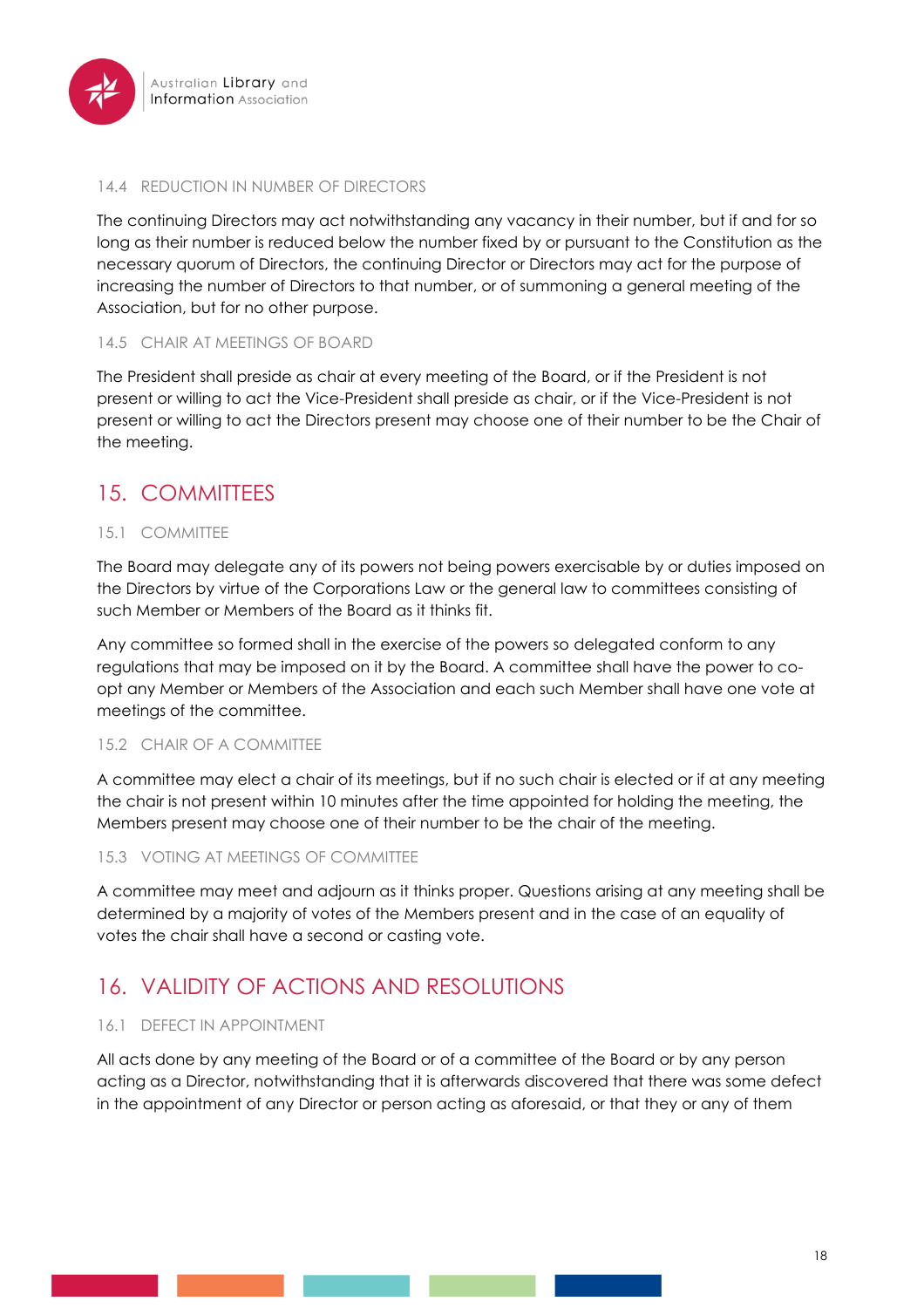

were disqualified, shall be as valid as if every such person had been duly appointed and was qualified to be a Director.

#### 16.2 RESOLUTIONS IN WRITING

A resolution in writing approved by a majority of Directors for the time being entitled to receive notice of a meeting of the Board shall be as valid and effectual as if it had been passed at a meeting of the Board duly convened and held. Such approval may be in writing or may be sent by facsimile or electronically to the office of the Association.

# 17. MINUTES

The Board shall cause to be kept and recorded minutes of all appointments of office-bearers, other officers, names of Directors present at meetings of the Association and of the Directors, and of all resolutions and proceedings of general meetings of the Association, of the Board, and of all committees of the Board, and shall cause such minutes to be signed by the Chair of the meeting within a reasonable time after the meeting or by the chair of the next meeting. Copies of all such minutes shall be sent forthwith to the Directors.

# 18. REGISTER OF MEMBERS

The Association shall keep a register of Members in which shall be entered:

- a) the names and addresses of the Members;
- b) the date on which the name of a Member was entered in the register;
- c) whether the Member has the right to vote at general meetings; and
- d) the date on which any Member ceased to be a Member.

# 19. COMPANY SECRETARY AND HONORARY OFFICERS

### 19.1 COMPANY SECRETARY

The Company Secretary shall be appointed by the Board in accordance with the Corporations Law for such term and upon such conditions as it thinks fit and any Company Secretary so appointed may be removed by the Board.

#### 19.2 HONORARY OFFICERS

The Directors may provide for the creation of patrons and other honorary officers and for the admission and retirement of persons to such offices. The Board may confer upon such persons the right to attend and to speak at general meetings, but not a right to vote.

# 20. SEAL

The Association shall not be required to have a common seal.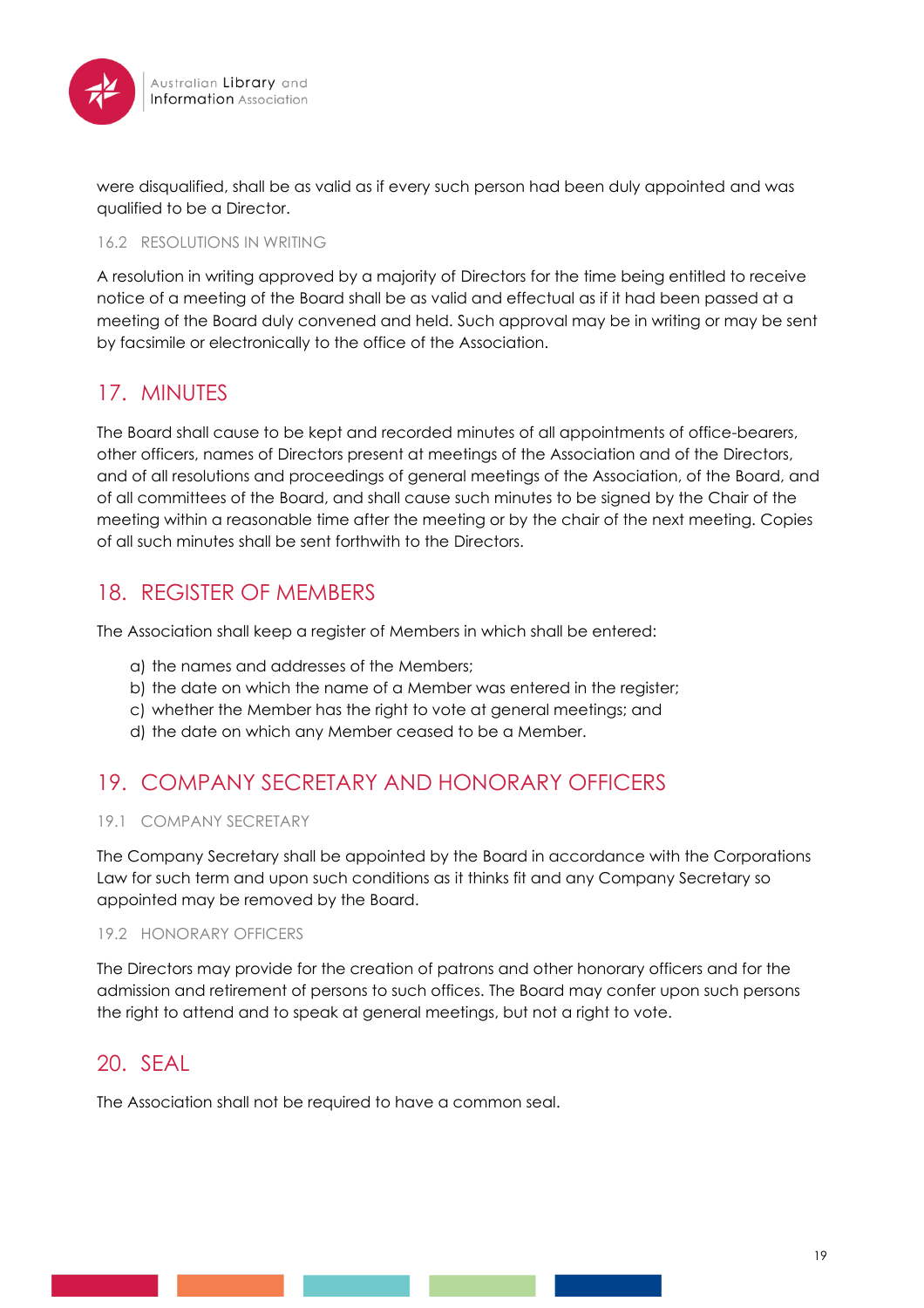# 21. ACCOUNTS

The Board shall cause proper accounting and other records to be kept and shall distribute copies of every profit and loss account and balance sheet including every document required by law attached thereto and accompanied by a copy of the auditor's report thereon as required by the Corporations Law and shall from time to time determine whether and to what extent and at what times and place and under what conditions or regulations the accounting and other records of the Association or any of them shall be open to the inspection of Members not being Directors. No Member not being a Director shall have any right of inspecting any account or book or paper of the Association except as conferred by statute or authorised by the Board or by the Association in general meeting.

# 22. FINANCIAL YEAR

The Association's financial year shall be the period 1 January to 31 December or such other period as nominated by the Board.

# 23. AUDIT

When required by the Corporations Law properly qualified auditors shall be appointed and their remuneration fixed and duties regulated in accordance with the Corporations Law.

# 24. NOTICES

### 24.1 GENERAL

A notice may be given by the Association to any Member either personally, or sent by facsimile, or by email or other electronic means to the relevant address supplied to the Association by the Member by notification on the ALIA website and notification in ALIA newsletters or by sending it by post to the Member's registered address. Where a notice is sent by post, service of the notice shall be deemed to be effected by properly addressing, prepaying and posting a letter containing the notice, and to have been effected in the case of a notice of a meeting on the day after the date of its posting, and in any other case at the time at which the letter would be delivered in the ordinary course of post. Notices sent by any form of electronic means shall be deemed delivered on the date of distribution.

### 24.2 NOTICES OF GENERAL MEETING

Notice of every general meeting shall be given in any manner hereinbefore authorised to:

- a) every Member except those Members who (having no registered address within Australia) have not supplied to the Association an address within Australia for the giving of notices to them;
- b) each honorary officer entitled to attend at general meetings; and
- c) the auditor for the time being of the Association.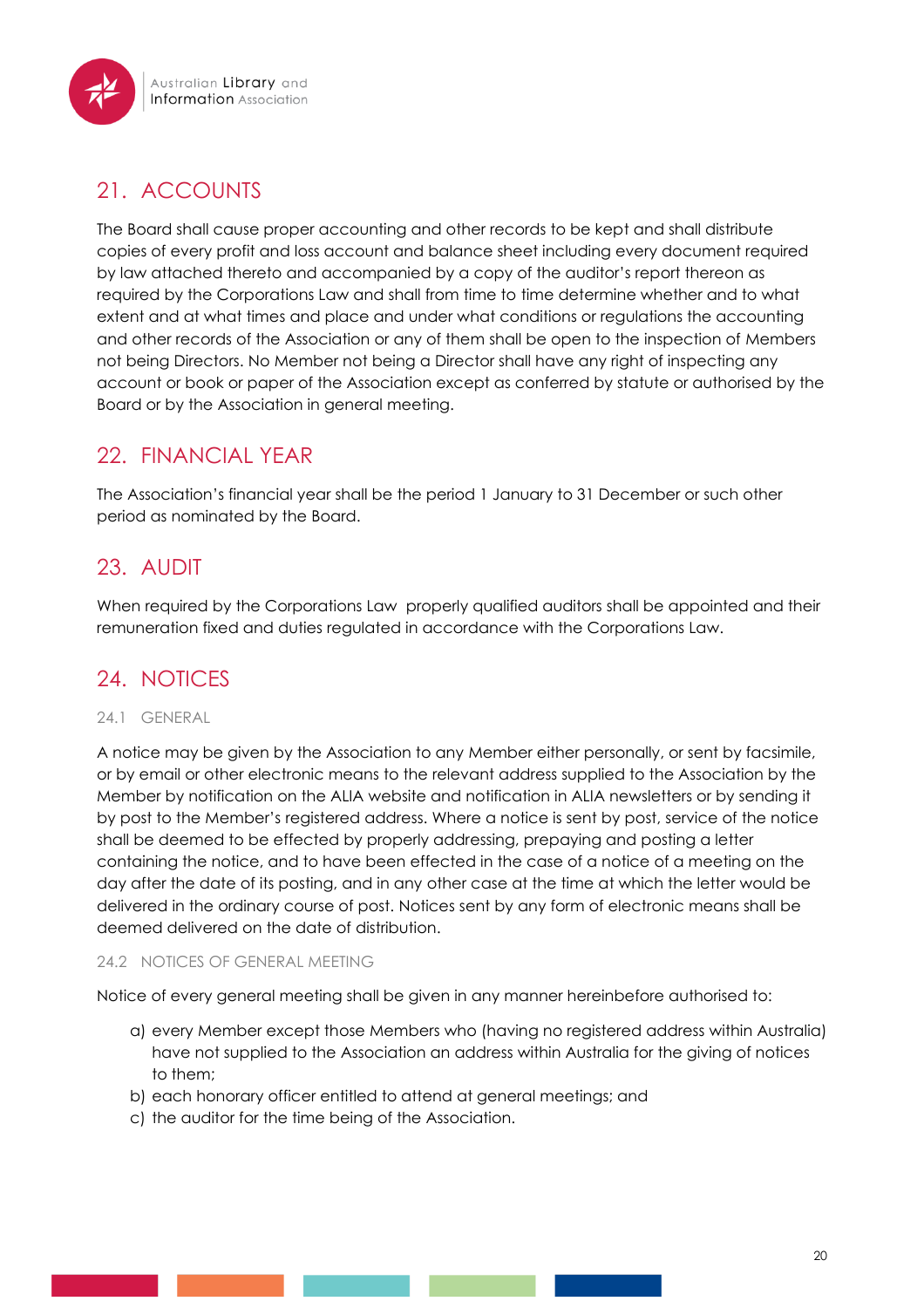

#### 24.3 ENTITLEMENT TO NOTICES

Except as provided in clause 24.2 no other person shall be entitled to receive notices of general meetings.

# 25. INDEMNITY

Every Director, agent, auditor, Company Secretary and other officer for the time being of the Association shall be indemnified out of the assets of the Association against any liability incurred by her in defending any proceedings, whether civil or criminal, in which judgment is given in her favour or in which she is acquitted or in connection with any application under the Corporations Law in which relief is granted to her by the court in respect of any negligence, default, breach of duty or breach of trust.

# 26. WINDING-UP

If, upon the winding-up or dissolution of the Association, there remains after satisfaction of all its debts and liabilities any property whatsoever, the same shall not be paid to or distributed among the Members of the Association, but shall be given or transferred to some other corporation or body which has objects similar to the objects of the Association which prohibits the distribution of its or their income and property among its or their Members to an extent at least as great as is imposed on the Association under or by virtue of clause 4 of this Constitution, such corporation or body to be determined by the Members of the Association at or before the time of dissolution, and in default thereof by application to the Supreme Court of the Australian Capital Territory for determination.

# 27. ALTERATIONS TO CONSTITUTION

This Constitution may be altered, rescinded or repealed by the Association by special resolution of a general meeting of the Association.

# 28. DECISIONS ON THE MEANING OF CONSTITUTION

If any doubt arises as to the proper meaning of these provisions the decision of the Board shall be final and conclusive and its decision shall be recorded in the Minute Book of the proceedings of the Board.